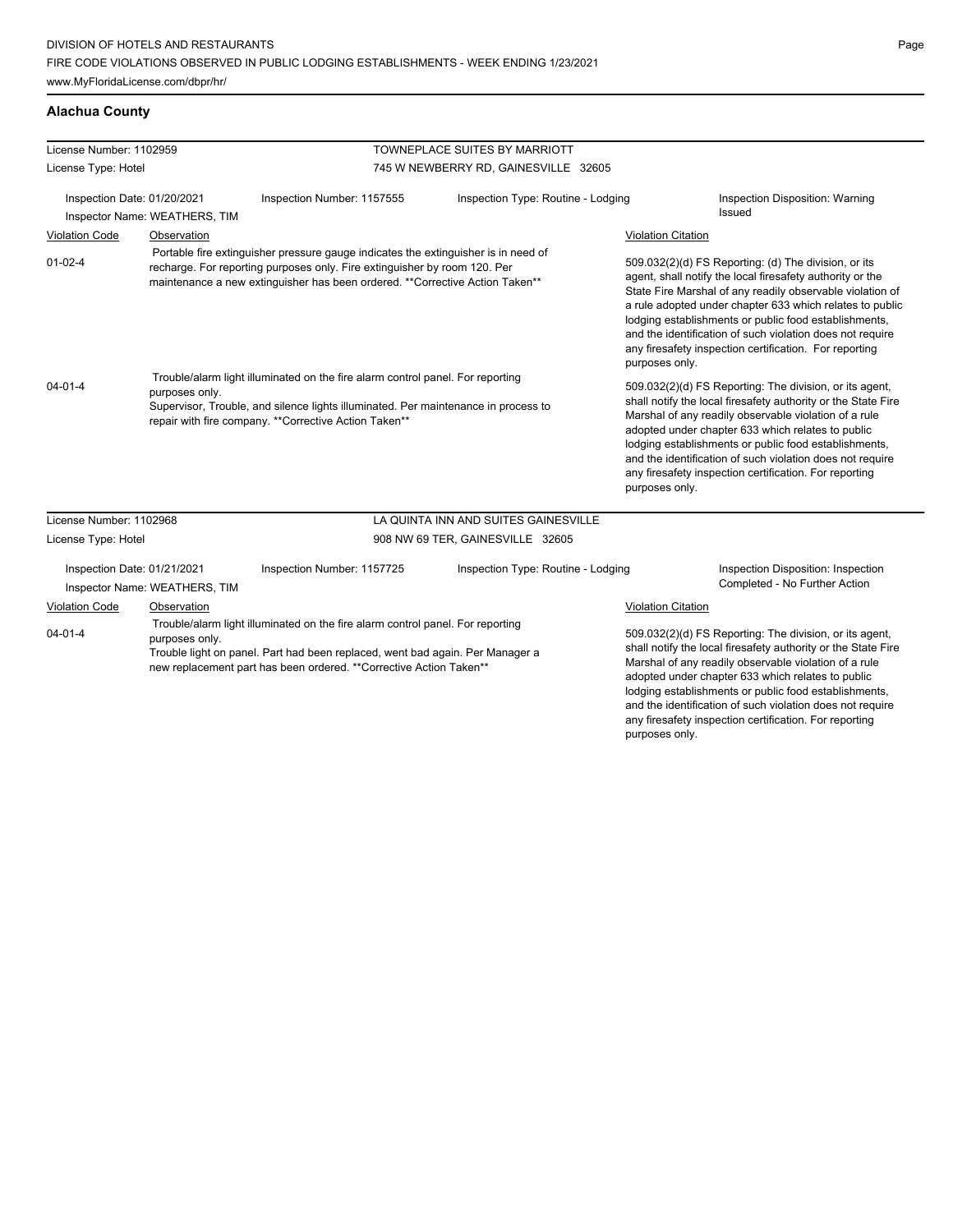# **Bay County**

| License Number: 1304429<br>LOLLYE ON THE BEACH/SUNNY SANDS |                                |                                                                                                                                                               |                                       |                           |                                                                                                                                                                                                                                                                                                                                                                  |
|------------------------------------------------------------|--------------------------------|---------------------------------------------------------------------------------------------------------------------------------------------------------------|---------------------------------------|---------------------------|------------------------------------------------------------------------------------------------------------------------------------------------------------------------------------------------------------------------------------------------------------------------------------------------------------------------------------------------------------------|
| License Type: Motel                                        |                                |                                                                                                                                                               | 8507 SURF DR, PANAMA CITY BEACH 32408 |                           |                                                                                                                                                                                                                                                                                                                                                                  |
| Inspection Date: 01/21/2021                                | Inspector Name: LYNN, NICKOLAS | Inspection Number: 1214639                                                                                                                                    | Inspection Type: Routine - Lodging    |                           | Inspection Disposition: Warning<br>Issued                                                                                                                                                                                                                                                                                                                        |
| <b>Violation Code</b>                                      | Observation                    |                                                                                                                                                               |                                       | <b>Violation Citation</b> |                                                                                                                                                                                                                                                                                                                                                                  |
| $01 - 02 - 4$                                              |                                | Portable fire extinguisher pressure gauge indicates the extinguisher is in need of<br>recharge. For reporting purposes only. On east side of yellow building. |                                       |                           | 509.032(2)(d) FS Reporting: (d) The division, or its<br>agent, shall notify the local firesafety authority or the<br>State Fire Marshal of any readily observable violation of<br>a rule adopted under chapter 633 which relates to public<br>lodging establishments or public food establishments,<br>and the identification of such violation does not require |

any firesafety inspection certification. For reporting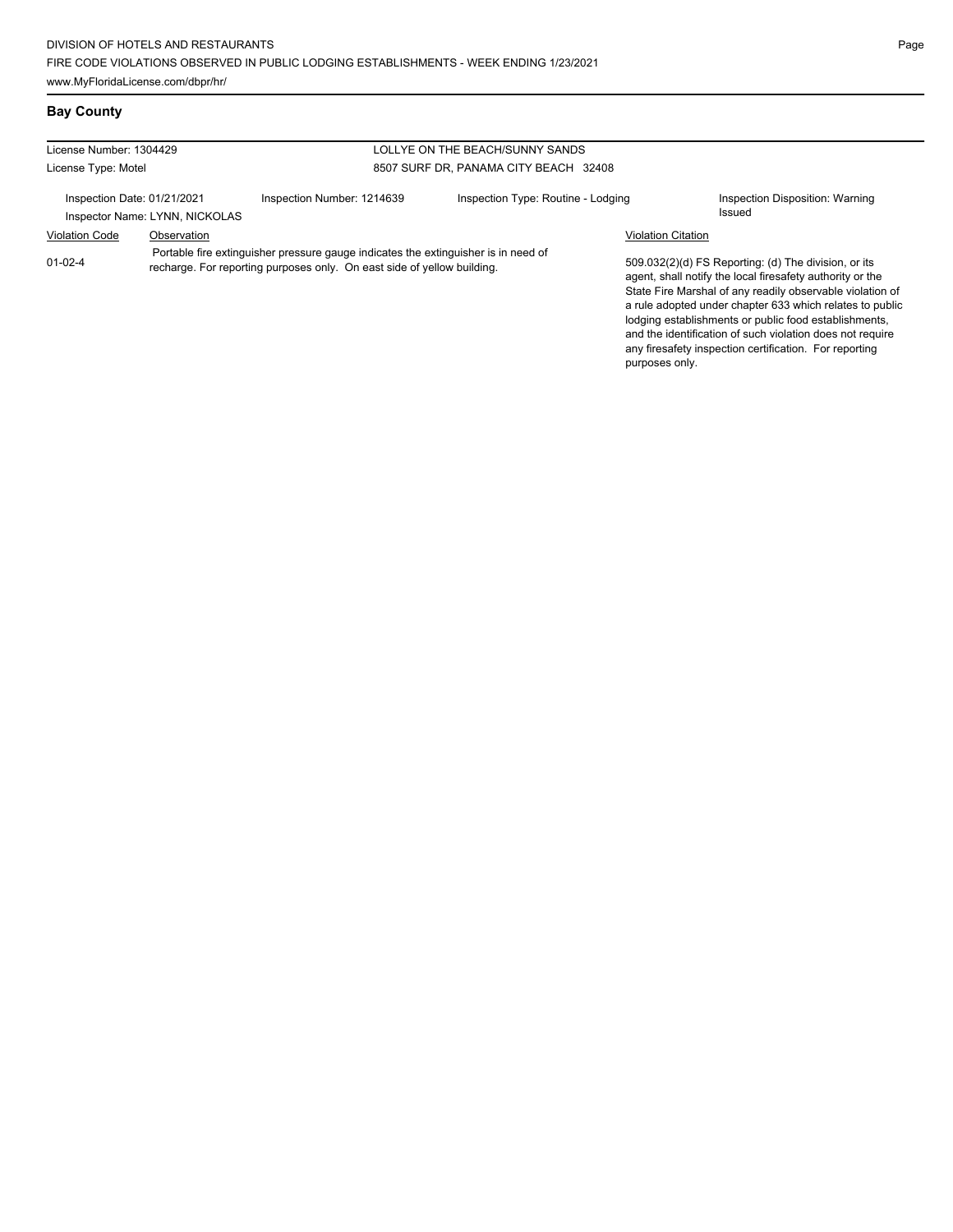www.MyFloridaLicense.com/dbpr/hr/

# **Brevard County**

| License Number: 1505693                                      |                                   |                                                                                                                                                                  | UNIVERSITY VILLAGE AT MELBOURNE    |                           |                                                                                                                                                                                                                                                                                                                                                                                                                            |
|--------------------------------------------------------------|-----------------------------------|------------------------------------------------------------------------------------------------------------------------------------------------------------------|------------------------------------|---------------------------|----------------------------------------------------------------------------------------------------------------------------------------------------------------------------------------------------------------------------------------------------------------------------------------------------------------------------------------------------------------------------------------------------------------------------|
| License Type: Apartment                                      |                                   |                                                                                                                                                                  | 3502 DAVINCI WAY, MELBOURNE 32901  |                           |                                                                                                                                                                                                                                                                                                                                                                                                                            |
| Inspection Date: 01/22/2021<br>Inspector Name: MITTEN, JAMES |                                   | Inspection Number: 1506116                                                                                                                                       | Inspection Type: Routine - Lodging |                           | Inspection Disposition: Inspection<br>Completed - No Further Action                                                                                                                                                                                                                                                                                                                                                        |
| <b>Violation Code</b>                                        | Observation                       |                                                                                                                                                                  |                                    | <b>Violation Citation</b> |                                                                                                                                                                                                                                                                                                                                                                                                                            |
| 04-06-4                                                      | Apartment 2078 building 8         | Fire alarm control panel emitting an audible alarm. For reporting purposes only.<br>Smoke detector chirping in apartment battery                                 |                                    | purposes only.            | 509.032(2)(d) FS Reporting: The division, or its agent,<br>shall notify the local firesafety authority or the State Fire<br>Marshal of any readily observable violation of a rule<br>adopted under chapter 633 which relates to public<br>lodging establishments or public food establishments,<br>and the identification of such violation does not require<br>any firesafety inspection certification. For reporting     |
| License Number: 1502495                                      |                                   |                                                                                                                                                                  | THE PAVILIONS AT MONTEREY LLC      |                           |                                                                                                                                                                                                                                                                                                                                                                                                                            |
| License Type: Apartment                                      |                                   |                                                                                                                                                                  | 1635 MONTEREY DR, PALM BAY 32905   |                           |                                                                                                                                                                                                                                                                                                                                                                                                                            |
| Inspection Date: 01/19/2021                                  | Inspector Name: SCHOENLY, BARBARA | Inspection Number: 1501642                                                                                                                                       | Inspection Type: Routine - Lodging |                           | Inspection Disposition: Warning<br><b>Issued</b>                                                                                                                                                                                                                                                                                                                                                                           |
| <b>Violation Code</b>                                        | Observation                       |                                                                                                                                                                  |                                    | <b>Violation Citation</b> |                                                                                                                                                                                                                                                                                                                                                                                                                            |
| $04 - 01 - 4$                                                | For reporting purposes only.      | Fire alarm panel system put in silence mode<br>Manager will follow up as to why the system is silenced                                                           |                                    | purposes only.            | 509.032(2)(d) FS Reporting: The division, or its agent,<br>shall notify the local firesafety authority or the State Fire<br>Marshal of any readily observable violation of a rule<br>adopted under chapter 633 which relates to public<br>lodging establishments or public food establishments,<br>and the identification of such violation does not require<br>any firesafety inspection certification. For reporting     |
| License Number: 1500863                                      |                                   |                                                                                                                                                                  | AMERICA'S BEST VALUE INN           |                           |                                                                                                                                                                                                                                                                                                                                                                                                                            |
| License Type: Motel                                          |                                   |                                                                                                                                                                  | 3220 N COCOA BLVD, COCOA 329266699 |                           |                                                                                                                                                                                                                                                                                                                                                                                                                            |
| Inspection Date: 01/20/2021                                  | Inspector Name: WILSON, LANETTE   | Inspection Number: 1212662                                                                                                                                       | Inspection Type: Routine - Lodging |                           | Inspection Disposition: Warning<br><b>Issued</b>                                                                                                                                                                                                                                                                                                                                                                           |
| Violation Code                                               | Observation                       |                                                                                                                                                                  |                                    | Violation Citation        |                                                                                                                                                                                                                                                                                                                                                                                                                            |
| $01 - 02 - 4$                                                |                                   | Portable fire extinguisher pressure gauge indicates the extinguisher is in need of<br>recharge. For reporting purposes only. 3rd floor housekeeping laundry room |                                    | purposes only.            | 509.032(2)(d) FS Reporting: (d) The division, or its<br>agent, shall notify the local firesafety authority or the<br>State Fire Marshal of any readily observable violation of<br>a rule adopted under chapter 633 which relates to public<br>lodging establishments or public food establishments,<br>and the identification of such violation does not require<br>any firesafety inspection certification. For reporting |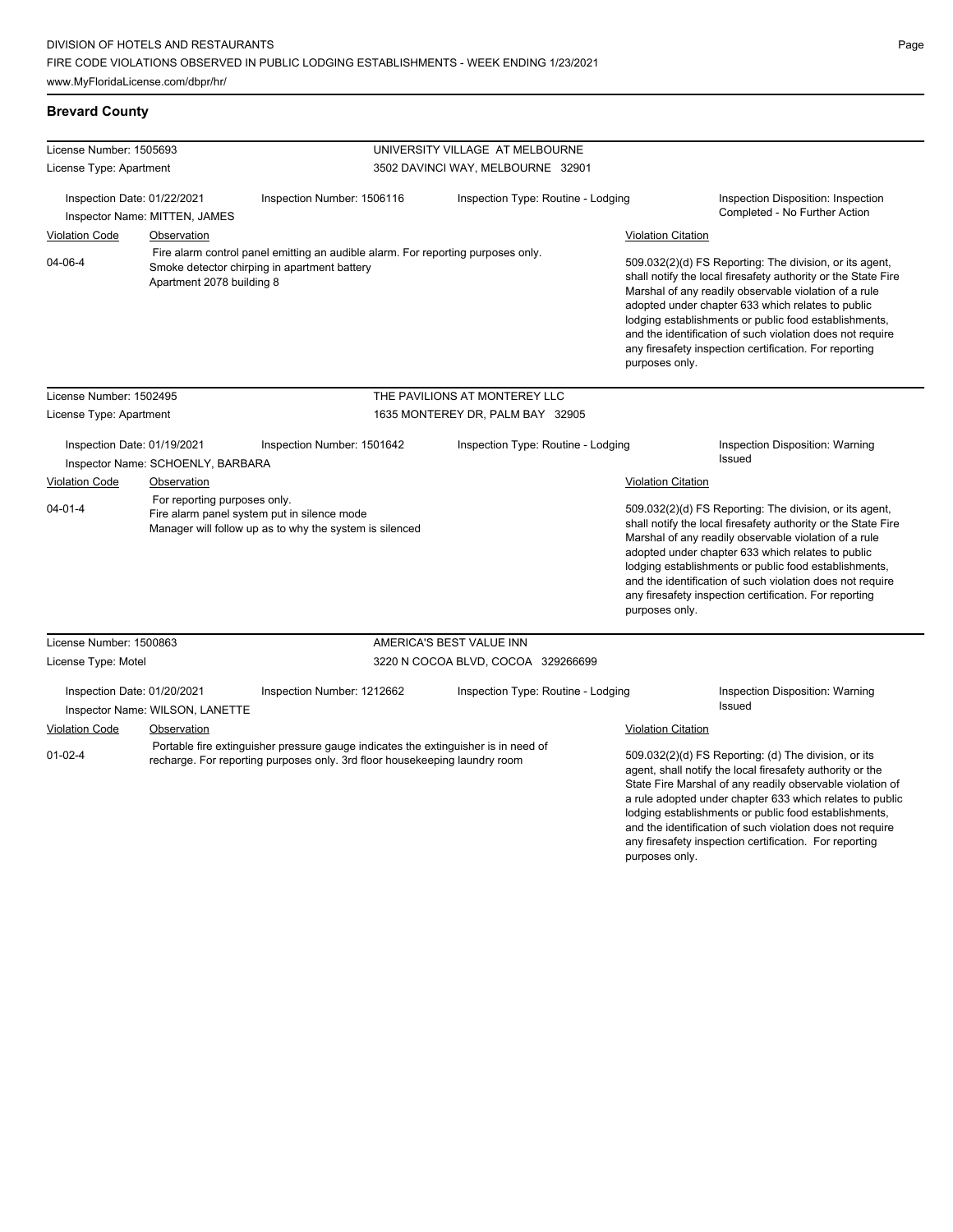| License Number: 1620893                                                                                                                                                                                                                                                                           |                                  |                                                                                                                         | HAMPTON INN FORT LAUDERDALE/POMPANO BEACH |                                                                                                                                                                                                                                                                                                                                                                  |                                                                                                                                                                                                                                                                                                                                                                                                                        |
|---------------------------------------------------------------------------------------------------------------------------------------------------------------------------------------------------------------------------------------------------------------------------------------------------|----------------------------------|-------------------------------------------------------------------------------------------------------------------------|-------------------------------------------|------------------------------------------------------------------------------------------------------------------------------------------------------------------------------------------------------------------------------------------------------------------------------------------------------------------------------------------------------------------|------------------------------------------------------------------------------------------------------------------------------------------------------------------------------------------------------------------------------------------------------------------------------------------------------------------------------------------------------------------------------------------------------------------------|
| License Type: Hotel                                                                                                                                                                                                                                                                               |                                  |                                                                                                                         | 900 S FEDERAL HWY, POMPANO BEACH 33062    |                                                                                                                                                                                                                                                                                                                                                                  |                                                                                                                                                                                                                                                                                                                                                                                                                        |
| Inspection Date: 01/21/2021                                                                                                                                                                                                                                                                       | Inspector Name: BURGGRABE, BROCK | Inspection Number: 1157362                                                                                              | Inspection Type: Routine - Lodging        |                                                                                                                                                                                                                                                                                                                                                                  | Inspection Disposition: Warning<br>Issued                                                                                                                                                                                                                                                                                                                                                                              |
| <b>Violation Code</b>                                                                                                                                                                                                                                                                             | Observation                      |                                                                                                                         |                                           | <b>Violation Citation</b>                                                                                                                                                                                                                                                                                                                                        |                                                                                                                                                                                                                                                                                                                                                                                                                        |
| $04 - 01 - 4$                                                                                                                                                                                                                                                                                     |                                  | Trouble/alarm light illuminated on the fire alarm control panel. For reporting<br>purposes only. Panel near front desk. |                                           | purposes only.                                                                                                                                                                                                                                                                                                                                                   | 509.032(2)(d) FS Reporting: The division, or its agent,<br>shall notify the local firesafety authority or the State Fire<br>Marshal of any readily observable violation of a rule<br>adopted under chapter 633 which relates to public<br>lodging establishments or public food establishments,<br>and the identification of such violation does not require<br>any firesafety inspection certification. For reporting |
| License Number: 1600017                                                                                                                                                                                                                                                                           |                                  | <b>TOWN MOTEL</b>                                                                                                       |                                           |                                                                                                                                                                                                                                                                                                                                                                  |                                                                                                                                                                                                                                                                                                                                                                                                                        |
| License Type: Motel                                                                                                                                                                                                                                                                               |                                  |                                                                                                                         | 1140 S SR 7, PLANTATION 33317             |                                                                                                                                                                                                                                                                                                                                                                  |                                                                                                                                                                                                                                                                                                                                                                                                                        |
| Inspection Date: 01/21/2021                                                                                                                                                                                                                                                                       | Inspector Name: NEALY, VALENCIA  | Inspection Number: 1215956                                                                                              | Inspection Type: Routine - Lodging        |                                                                                                                                                                                                                                                                                                                                                                  | Inspection Disposition: Warning<br>Issued                                                                                                                                                                                                                                                                                                                                                                              |
| <b>Violation Code</b>                                                                                                                                                                                                                                                                             | Observation                      |                                                                                                                         |                                           | <b>Violation Citation</b>                                                                                                                                                                                                                                                                                                                                        |                                                                                                                                                                                                                                                                                                                                                                                                                        |
| Portable fire extinguisher pressure gauge indicates the extinguisher is in need of<br>$01 - 02 - 4$<br>recharge. For reporting purposes only.<br>-Observed fire extinguisher across from front office in recharging zone. Operator<br>replaced with new fire extinguisher. ** Corrected On-Site** |                                  |                                                                                                                         |                                           | 509.032(2)(d) FS Reporting: (d) The division, or its<br>agent, shall notify the local firesafety authority or the<br>State Fire Marshal of any readily observable violation of<br>a rule adopted under chapter 633 which relates to public<br>lodging establishments or public food establishments,<br>and the identification of such violation does not require |                                                                                                                                                                                                                                                                                                                                                                                                                        |

any firesafety inspection certification. For reporting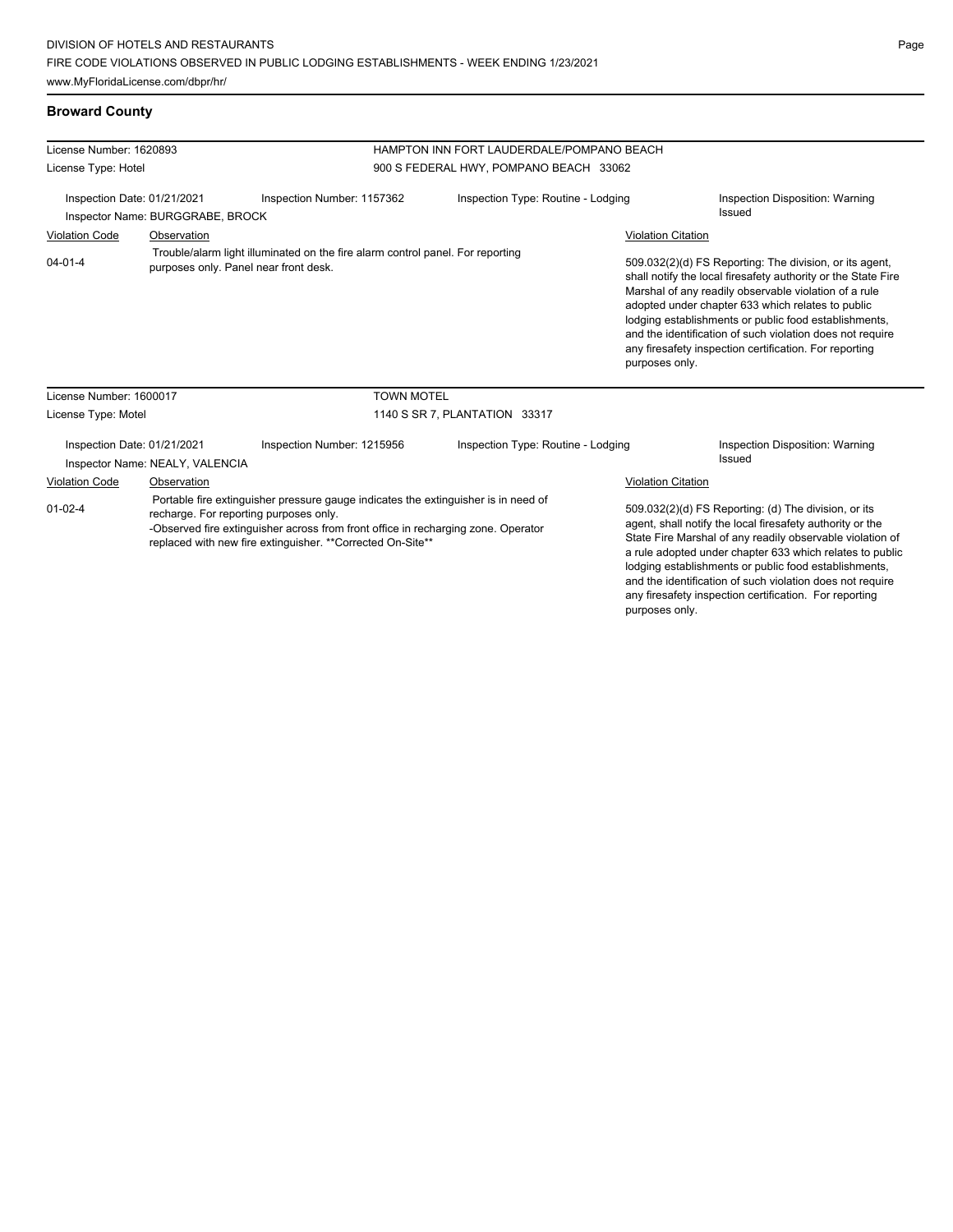# **Collier County**

| License Number: 2102045<br>LAUREL RIDGE TOWNHOMES |                             |                                                                                                                                                                       |                                    |                           |                                                                                                                                                                                                                                                                                                                                                                  |
|---------------------------------------------------|-----------------------------|-----------------------------------------------------------------------------------------------------------------------------------------------------------------------|------------------------------------|---------------------------|------------------------------------------------------------------------------------------------------------------------------------------------------------------------------------------------------------------------------------------------------------------------------------------------------------------------------------------------------------------|
| License Type: Apartment                           |                             |                                                                                                                                                                       | 5460 LAUREL RIDGE LN. NAPLES 34116 |                           |                                                                                                                                                                                                                                                                                                                                                                  |
| Inspection Date: 01/20/2021                       | Inspector Name: PENN, BRIAN | Inspection Number: 1496022                                                                                                                                            | Inspection Type: Routine - Lodging |                           | Inspection Disposition: Inspection<br>Completed - No Further Action                                                                                                                                                                                                                                                                                              |
| <b>Violation Code</b>                             | Observation                 |                                                                                                                                                                       |                                    | <b>Violation Citation</b> |                                                                                                                                                                                                                                                                                                                                                                  |
| $01 - 04 - 4$                                     | **Corrected On-Site**       | No portable fire extinguisher present on the premises. For reporting purposes<br>only. Observed no fire extinguisher in unit 86. Operator replaced during inspection. |                                    |                           | 509.032(2)(d) FS Reporting: (d) The division, or its<br>agent, shall notify the local firesafety authority or the<br>State Fire Marshal of any readily observable violation of<br>a rule adopted under chapter 633 which relates to public<br>lodging establishments or public food establishments,<br>and the identification of such violation does not require |

any firesafety inspection certification. For reporting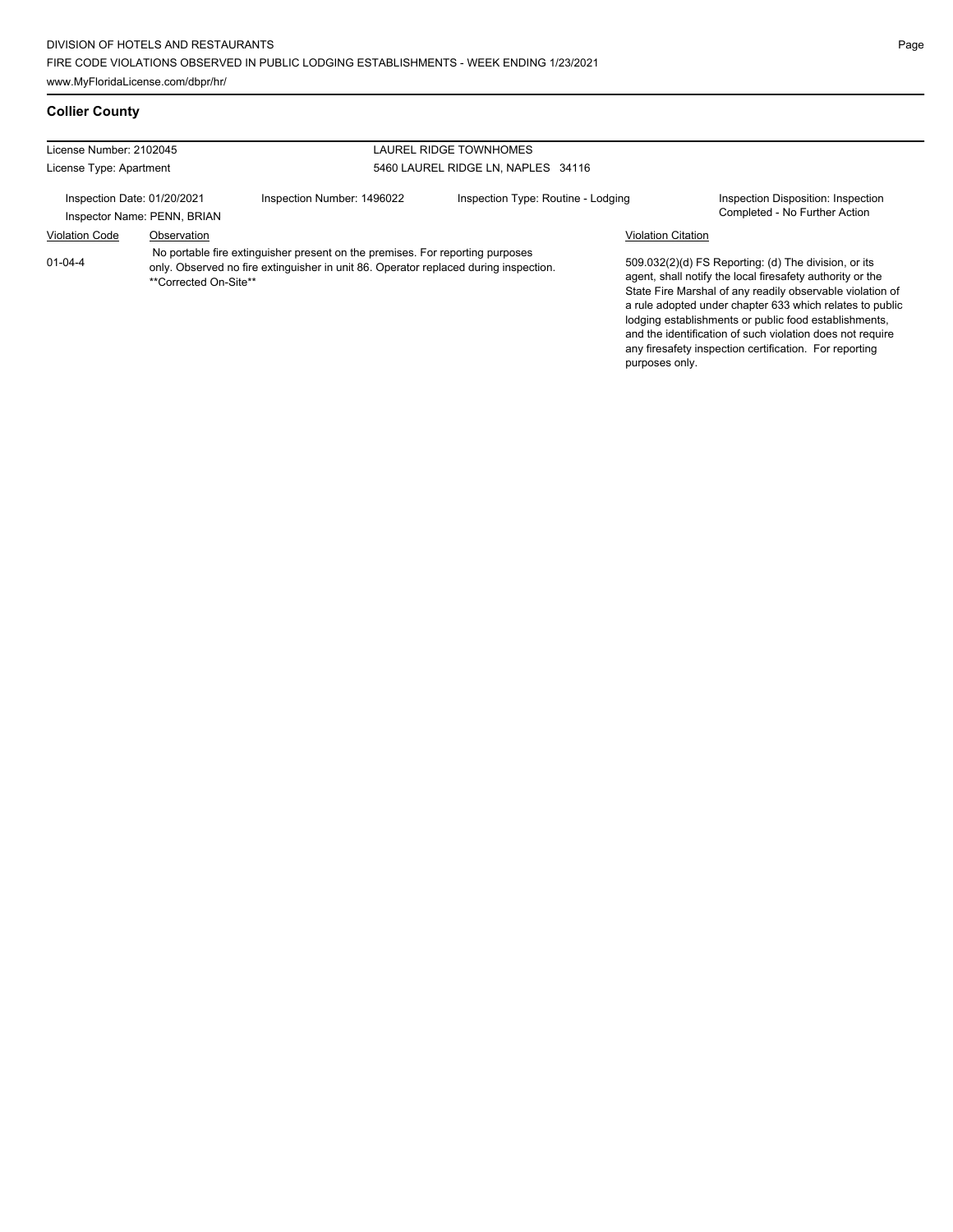# **Dade County**

| License Number: 2324630                                                                                                                                                                                                              |                                                  | <b>AVIARY APT</b>                                                                                                                                                                                       |                                                                                                                                                                                                                                                                                                                                                                                                                                          |                                                                                                                                                                                                                                                                                                                                                                                                                                              |
|--------------------------------------------------------------------------------------------------------------------------------------------------------------------------------------------------------------------------------------|--------------------------------------------------|---------------------------------------------------------------------------------------------------------------------------------------------------------------------------------------------------------|------------------------------------------------------------------------------------------------------------------------------------------------------------------------------------------------------------------------------------------------------------------------------------------------------------------------------------------------------------------------------------------------------------------------------------------|----------------------------------------------------------------------------------------------------------------------------------------------------------------------------------------------------------------------------------------------------------------------------------------------------------------------------------------------------------------------------------------------------------------------------------------------|
| License Type: Apartment                                                                                                                                                                                                              |                                                  |                                                                                                                                                                                                         | 115 NE 11 STREET, MIAMI 33030                                                                                                                                                                                                                                                                                                                                                                                                            |                                                                                                                                                                                                                                                                                                                                                                                                                                              |
| Inspection Date: 01/20/2021                                                                                                                                                                                                          |                                                  | Inspection Number: 1495626                                                                                                                                                                              | Inspection Type: Routine - Lodging                                                                                                                                                                                                                                                                                                                                                                                                       | Inspection Disposition: Warning<br>Issued                                                                                                                                                                                                                                                                                                                                                                                                    |
| <b>Violation Code</b>                                                                                                                                                                                                                | Inspector Name: LEIDECKER, EDILMA<br>Observation |                                                                                                                                                                                                         |                                                                                                                                                                                                                                                                                                                                                                                                                                          | <b>Violation Citation</b>                                                                                                                                                                                                                                                                                                                                                                                                                    |
| $01-06-4$                                                                                                                                                                                                                            | of unit 1152.                                    | Portable fire extinguisher locked in a box with no means of access to the fire<br>extinguisher. For reporting purposes only. One located on the second floor outside                                    |                                                                                                                                                                                                                                                                                                                                                                                                                                          | 509.032(2)(d) FS Reporting: (d) The division, or its<br>agent, shall notify the local firesafety authority or the<br>State Fire Marshal of any readily observable violation of<br>a rule adopted under chapter 633 which relates to public<br>lodging establishments or public food establishments,                                                                                                                                          |
|                                                                                                                                                                                                                                      |                                                  |                                                                                                                                                                                                         |                                                                                                                                                                                                                                                                                                                                                                                                                                          | and the identification of such violation does not require<br>any firesafety inspection certification. For reporting<br>purposes only.                                                                                                                                                                                                                                                                                                        |
| License Number: 2329187                                                                                                                                                                                                              |                                                  |                                                                                                                                                                                                         | HILTON GARDEN INN MIAMI AIRPORT WEST                                                                                                                                                                                                                                                                                                                                                                                                     |                                                                                                                                                                                                                                                                                                                                                                                                                                              |
| License Type: Hotel                                                                                                                                                                                                                  |                                                  |                                                                                                                                                                                                         | 3550 NW 74 AVE, MIAMI 33122                                                                                                                                                                                                                                                                                                                                                                                                              |                                                                                                                                                                                                                                                                                                                                                                                                                                              |
| Inspection Date: 01/21/2021                                                                                                                                                                                                          | Inspector Name: SANCHEZ, JAVIER                  | Inspection Number: 1156595                                                                                                                                                                              | Inspection Type: Routine - Lodging                                                                                                                                                                                                                                                                                                                                                                                                       | Inspection Disposition: Inspection<br>Completed - No Further Action                                                                                                                                                                                                                                                                                                                                                                          |
| <b>Violation Code</b>                                                                                                                                                                                                                | Observation                                      |                                                                                                                                                                                                         |                                                                                                                                                                                                                                                                                                                                                                                                                                          | <b>Violation Citation</b>                                                                                                                                                                                                                                                                                                                                                                                                                    |
| $04 - 01 - 4$                                                                                                                                                                                                                        | purposes only.                                   | Trouble/alarm light illuminated on the fire alarm control panel. For reporting                                                                                                                          |                                                                                                                                                                                                                                                                                                                                                                                                                                          | 509.032(2)(d) FS Reporting: The division, or its agent,<br>shall notify the local firesafety authority or the State Fire<br>Marshal of any readily observable violation of a rule<br>adopted under chapter 633 which relates to public<br>lodging establishments or public food establishments,<br>and the identification of such violation does not require<br>any firesafety inspection certification. For reporting<br>purposes only.     |
| License Number: 2309473                                                                                                                                                                                                              |                                                  | RODRIQUEZ APT                                                                                                                                                                                           |                                                                                                                                                                                                                                                                                                                                                                                                                                          |                                                                                                                                                                                                                                                                                                                                                                                                                                              |
| License Type: Apartment                                                                                                                                                                                                              |                                                  |                                                                                                                                                                                                         | 1641 NW 5 ST, MIAMI 331254636                                                                                                                                                                                                                                                                                                                                                                                                            |                                                                                                                                                                                                                                                                                                                                                                                                                                              |
| Inspection Date: 01/21/2021                                                                                                                                                                                                          | Inspector Name: GONZALEZ, ERIK                   | Inspection Number: 1497498                                                                                                                                                                              | Inspection Type: Routine - Lodging                                                                                                                                                                                                                                                                                                                                                                                                       | Inspection Disposition: Inspection<br>Completed - No Further Action                                                                                                                                                                                                                                                                                                                                                                          |
| <b>Violation Code</b>                                                                                                                                                                                                                | Observation                                      |                                                                                                                                                                                                         |                                                                                                                                                                                                                                                                                                                                                                                                                                          | <b>Violation Citation</b>                                                                                                                                                                                                                                                                                                                                                                                                                    |
| $01 - 03 - 4$                                                                                                                                                                                                                        |                                                  | Portable fire extinguisher missing from it's designated location (sign present<br>indicating designated location). For reporting purposes only. Observed between<br>units 1 and 3. **Repeat Violation** |                                                                                                                                                                                                                                                                                                                                                                                                                                          | 509.032(2)(d) FS Reporting: (d) The division, or its<br>agent, shall notify the local firesafety authority or the<br>State Fire Marshal of any readily observable violation of<br>a rule adopted under chapter 633 which relates to public<br>lodging establishments or public food establishments,<br>and the identification of such violation does not require<br>any firesafety inspection certification. For reporting<br>purposes only. |
| License Number: 2330332                                                                                                                                                                                                              |                                                  | ART PLAZA                                                                                                                                                                                               |                                                                                                                                                                                                                                                                                                                                                                                                                                          |                                                                                                                                                                                                                                                                                                                                                                                                                                              |
| License Type: Apartment                                                                                                                                                                                                              |                                                  |                                                                                                                                                                                                         | 58 NE 14 ST, MIAMI 33132                                                                                                                                                                                                                                                                                                                                                                                                                 |                                                                                                                                                                                                                                                                                                                                                                                                                                              |
| Inspection Date: 01/19/2021                                                                                                                                                                                                          | Inspector Name: PAGAN, VICTOR                    | Inspection Number: 1509351                                                                                                                                                                              | Inspection Type: Routine - Lodging                                                                                                                                                                                                                                                                                                                                                                                                       | Inspection Disposition: Call Back -<br>Complied                                                                                                                                                                                                                                                                                                                                                                                              |
| <b>Violation Code</b>                                                                                                                                                                                                                | Observation                                      |                                                                                                                                                                                                         |                                                                                                                                                                                                                                                                                                                                                                                                                                          | <b>Violation Citation</b>                                                                                                                                                                                                                                                                                                                                                                                                                    |
| - From initial inspection : Trouble/alarm light illuminated on the smoke detector<br>04-07-4<br>panel connected to the fire alarm system. For reporting purposes only. - From<br>follow-up inspection 2021-01-19: ** Time Extended** |                                                  |                                                                                                                                                                                                         | 509.032(2)(d) FS Reporting: The division, or its agent,<br>shall notify the local firesafety authority or the State Fire<br>Marshal of any readily observable violation of a rule<br>adopted under chapter 633 which relates to public<br>lodging establishments or public food establishments,<br>and the identification of such violation does not require<br>any firesafety inspection certification. For reporting<br>purposes only. |                                                                                                                                                                                                                                                                                                                                                                                                                                              |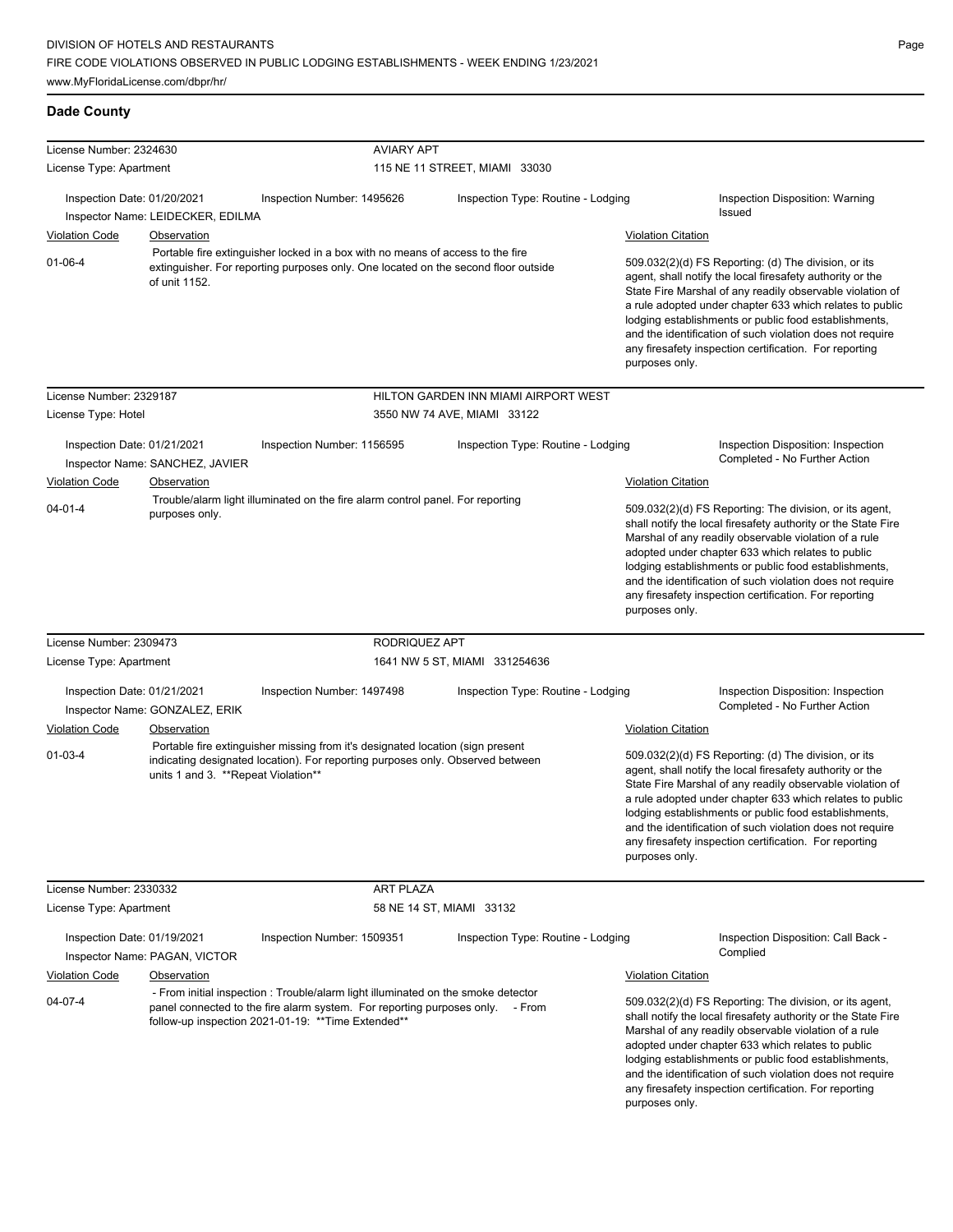# **Dade County**

| License Number: 2300550                |                                           | 2020 APARTMENTS LLC                                                                                                                                       |                                         |                                             |                                                                                                                                                                                                                                                                                                                                                                                                                                                                                                                                                                                                                                                                                                 |
|----------------------------------------|-------------------------------------------|-----------------------------------------------------------------------------------------------------------------------------------------------------------|-----------------------------------------|---------------------------------------------|-------------------------------------------------------------------------------------------------------------------------------------------------------------------------------------------------------------------------------------------------------------------------------------------------------------------------------------------------------------------------------------------------------------------------------------------------------------------------------------------------------------------------------------------------------------------------------------------------------------------------------------------------------------------------------------------------|
| License Type: Apartment                |                                           |                                                                                                                                                           | 2020 SW 6 ST, MIAMI 33135               |                                             |                                                                                                                                                                                                                                                                                                                                                                                                                                                                                                                                                                                                                                                                                                 |
| Inspection Date: 01/19/2021            | Inspector Name: GARCIA, B OSCAR           | Inspection Number: 1494242                                                                                                                                | Inspection Type: Routine - Lodging      |                                             | Inspection Disposition: Inspection<br>Completed - No Further Action                                                                                                                                                                                                                                                                                                                                                                                                                                                                                                                                                                                                                             |
| <b>Violation Code</b>                  | Observation                               |                                                                                                                                                           |                                         | <b>Violation Citation</b>                   |                                                                                                                                                                                                                                                                                                                                                                                                                                                                                                                                                                                                                                                                                                 |
| $04 - 01 - 4$                          | purposes only.                            | Trouble/alarm light illuminated on the fire alarm control panel. For reporting                                                                            |                                         | purposes only.                              | 509.032(2)(d) FS Reporting: The division, or its agent,<br>shall notify the local firesafety authority or the State Fire<br>Marshal of any readily observable violation of a rule<br>adopted under chapter 633 which relates to public<br>lodging establishments or public food establishments,<br>and the identification of such violation does not require<br>any firesafety inspection certification. For reporting                                                                                                                                                                                                                                                                          |
| License Number: 2326492                |                                           | <b>SIXTY SIXTY RESORT</b>                                                                                                                                 |                                         |                                             |                                                                                                                                                                                                                                                                                                                                                                                                                                                                                                                                                                                                                                                                                                 |
| License Type: Hotel                    |                                           |                                                                                                                                                           | 6060 INDIAN CREEK DR, MIAMI BEACH 33140 |                                             |                                                                                                                                                                                                                                                                                                                                                                                                                                                                                                                                                                                                                                                                                                 |
| Inspection Date: 01/20/2021            | Inspector Name: UNZAGA, MILADYS           | Inspection Number: 1154481                                                                                                                                | Inspection Type: Routine - Lodging      |                                             | Inspection Disposition: Call Back -<br>Complied                                                                                                                                                                                                                                                                                                                                                                                                                                                                                                                                                                                                                                                 |
| <b>Violation Code</b>                  | Observation                               |                                                                                                                                                           |                                         | <b>Violation Citation</b>                   |                                                                                                                                                                                                                                                                                                                                                                                                                                                                                                                                                                                                                                                                                                 |
| 08-03-4                                | inspection 2021-01-20: ** Time Extended** | - From initial inspection : No boiler certificate or insurance inspector's boiler report<br>available. For reporting purposes only. ** Repeat Violation** | - From follow-up                        |                                             | 61C-1.004(10) FAC and 509.032(2)(d) FS Reporting:<br>61C-1.004(10) The insurance inpector's boiler report is<br>required annually for power boilers and high<br>pressure/high temperature boilers and biannually for low<br>pressure steam or vapor heating boilers. 509.032(2)(d)<br>The division, or its agent, shall notify the local firesafety<br>authority or the State Fire Marshal of any readily<br>observable violation of a rule adopted under chapter 633<br>which relates to public lodging establishments or public<br>food establishments, and the identification of such<br>violation does not require any firesafety inspection<br>certification. For reporting purposes only. |
| License Number: 2330433                |                                           |                                                                                                                                                           | EL GALLITO INVESTMENTS, LLC             |                                             |                                                                                                                                                                                                                                                                                                                                                                                                                                                                                                                                                                                                                                                                                                 |
| License Type: Apartment                |                                           | 1325 SW 14 ST, MIAMI 33145                                                                                                                                |                                         |                                             |                                                                                                                                                                                                                                                                                                                                                                                                                                                                                                                                                                                                                                                                                                 |
| Inspection Date: 01/22/2021            | Inspector Name: ORDONEZ, CATALINA         | Inspection Number: 1504579                                                                                                                                | Inspection Type: Routine - Lodging      |                                             | Inspection Disposition: Inspection<br>Completed - No Further Action                                                                                                                                                                                                                                                                                                                                                                                                                                                                                                                                                                                                                             |
| <b>Violation Code</b>                  | Observation                               |                                                                                                                                                           |                                         | <b>Violation Citation</b>                   |                                                                                                                                                                                                                                                                                                                                                                                                                                                                                                                                                                                                                                                                                                 |
| $01 - 04 - 4$                          | only.                                     | No portable fire extinguisher present on the premises. For reporting purposes                                                                             |                                         | purposes only.                              | 509.032(2)(d) FS Reporting: (d) The division, or its<br>agent, shall notify the local firesafety authority or the<br>State Fire Marshal of any readily observable violation of<br>a rule adopted under chapter 633 which relates to public<br>lodging establishments or public food establishments,<br>and the identification of such violation does not require<br>any firesafety inspection certification. For reporting                                                                                                                                                                                                                                                                      |
| License Number: 2327646                |                                           |                                                                                                                                                           | COURTYARD MARRIOTT AT AVENTURA          |                                             |                                                                                                                                                                                                                                                                                                                                                                                                                                                                                                                                                                                                                                                                                                 |
| License Type: Hotel                    |                                           |                                                                                                                                                           | 2825 NE 191 ST, AVENTURA 33180          |                                             |                                                                                                                                                                                                                                                                                                                                                                                                                                                                                                                                                                                                                                                                                                 |
| Inspection Date: 01/20/2021            | Inspector Name: TAYLOR, JOHN              | Inspection Number: 1156684                                                                                                                                | Inspection Type: Routine - Lodging      |                                             | Inspection Disposition: Inspection<br>Completed - No Further Action                                                                                                                                                                                                                                                                                                                                                                                                                                                                                                                                                                                                                             |
| <b>Violation Code</b><br>$04 - 01 - 4$ | Observation<br>purposes only.             | Trouble/alarm light illuminated on the fire alarm control panel. For reporting                                                                            |                                         | <b>Violation Citation</b><br>purposes only. | 509.032(2)(d) FS Reporting: The division, or its agent,<br>shall notify the local firesafety authority or the State Fire<br>Marshal of any readily observable violation of a rule<br>adopted under chapter 633 which relates to public<br>lodging establishments or public food establishments,<br>and the identification of such violation does not require<br>any firesafety inspection certification. For reporting                                                                                                                                                                                                                                                                          |

 $\overline{\phantom{0}}$ 

 $\overline{\phantom{0}}$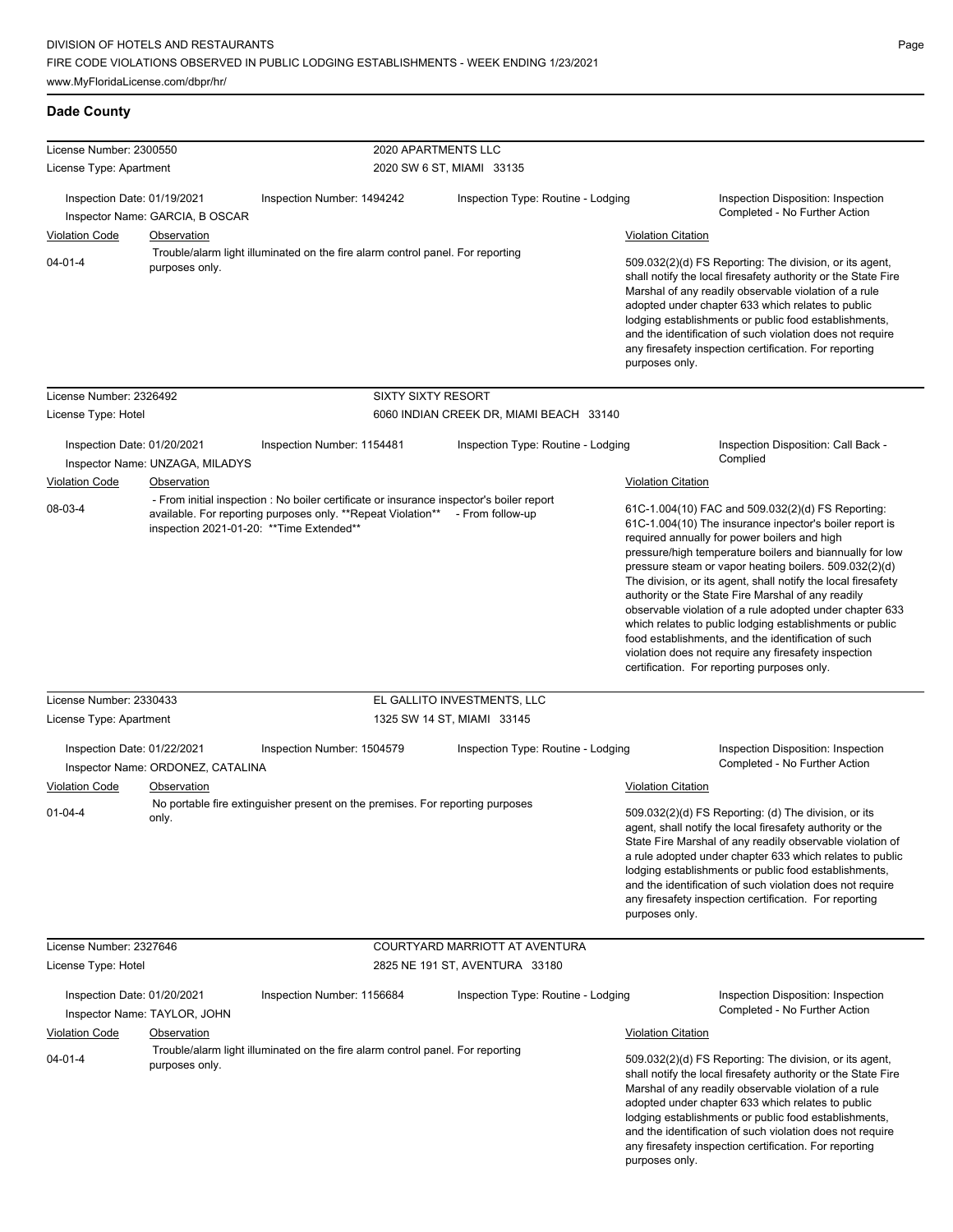# **Duval County**

| License Number: 2613256                                        |                                | HOMEWOOD SUITES BY HILTON JACKSONVILLE DOWNTOWN SOUTHBANK                                                                                                                                                        |                                         |                           |                                                                                                                                                                                                                                                                                                                                                                                                                                                                                                                                                                                                                                                                                                 |  |
|----------------------------------------------------------------|--------------------------------|------------------------------------------------------------------------------------------------------------------------------------------------------------------------------------------------------------------|-----------------------------------------|---------------------------|-------------------------------------------------------------------------------------------------------------------------------------------------------------------------------------------------------------------------------------------------------------------------------------------------------------------------------------------------------------------------------------------------------------------------------------------------------------------------------------------------------------------------------------------------------------------------------------------------------------------------------------------------------------------------------------------------|--|
| License Type: Hotel                                            |                                |                                                                                                                                                                                                                  | 1201 KINGS AVE, JACKSONVILLE 32207      |                           |                                                                                                                                                                                                                                                                                                                                                                                                                                                                                                                                                                                                                                                                                                 |  |
| Inspection Date: 01/20/2021<br>Inspector Name: YOUNG, JENNIFER |                                | Inspection Number: 1157219                                                                                                                                                                                       | Inspection Type: Routine - Lodging      |                           | Inspection Disposition: Administrative<br>complaint recommended                                                                                                                                                                                                                                                                                                                                                                                                                                                                                                                                                                                                                                 |  |
| <b>Violation Code</b>                                          | Observation                    |                                                                                                                                                                                                                  |                                         | <b>Violation Citation</b> |                                                                                                                                                                                                                                                                                                                                                                                                                                                                                                                                                                                                                                                                                                 |  |
| $08 - 01 - 4$                                                  | purpose only.                  | Boiler certificate or insurance inspector's boiler report expired. For reporting<br>Boiler certificates expired 10/18/19 ** Repeat Violation**                                                                   |                                         |                           | 61C-1.004(10) FAC and 509.032(2)(d) FS Reporting:<br>61C-1.004(10) The insurance inpector's boiler report is<br>required annually for power boilers and high<br>pressure/high temperature boilers and biannually for low<br>pressure steam or vapor heating boilers. 509.032(2)(d)<br>The division, or its agent, shall notify the local firesafety<br>authority or the State Fire Marshal of any readily<br>observable violation of a rule adopted under chapter 633<br>which relates to public lodging establishments or public<br>food establishments, and the identification of such<br>violation does not require any firesafety inspection<br>certification. For reporting purposes only. |  |
| License Number: 2600595                                        |                                | <b>REGENCY INN</b>                                                                                                                                                                                               |                                         |                           |                                                                                                                                                                                                                                                                                                                                                                                                                                                                                                                                                                                                                                                                                                 |  |
| License Type: Motel                                            |                                |                                                                                                                                                                                                                  | 6237 ARLINGTON EXPY, JACKSONVILLE 32211 |                           |                                                                                                                                                                                                                                                                                                                                                                                                                                                                                                                                                                                                                                                                                                 |  |
| Inspection Date: 01/22/2021                                    | Inspector Name: THOMAS, PHILIP | Inspection Number: 1212607                                                                                                                                                                                       | Inspection Type: Routine - Lodging      |                           | Inspection Disposition: Warning<br><b>Issued</b>                                                                                                                                                                                                                                                                                                                                                                                                                                                                                                                                                                                                                                                |  |
| <b>Violation Code</b>                                          | Observation                    |                                                                                                                                                                                                                  |                                         | <b>Violation Citation</b> |                                                                                                                                                                                                                                                                                                                                                                                                                                                                                                                                                                                                                                                                                                 |  |
| $01 - 02 - 4$                                                  |                                | Portable fire extinguisher pressure gauge indicates the extinguisher is in need of<br>recharge. For reporting purposes only.<br>Fire extinguisher near room 139 in red recharge zone                             |                                         | purposes only.            | 509.032(2)(d) FS Reporting: (d) The division, or its<br>agent, shall notify the local firesafety authority or the<br>State Fire Marshal of any readily observable violation of<br>a rule adopted under chapter 633 which relates to public<br>lodging establishments or public food establishments,<br>and the identification of such violation does not require<br>any firesafety inspection certification. For reporting                                                                                                                                                                                                                                                                      |  |
| $01 - 03 - 4$                                                  |                                | Portable fire extinguisher missing from it's designated location (sign present<br>indicating designated location). For reporting purposes only.<br>Fire box missing fire extinguisher between rooms 235 and 234. |                                         | purposes only.            | 509.032(2)(d) FS Reporting: (d) The division, or its<br>agent, shall notify the local firesafety authority or the<br>State Fire Marshal of any readily observable violation of<br>a rule adopted under chapter 633 which relates to public<br>lodging establishments or public food establishments,<br>and the identification of such violation does not require<br>any firesafety inspection certification. For reporting                                                                                                                                                                                                                                                                      |  |
| 06-06-4                                                        | purposes only.                 | Door marked as an exit locked with a lock that requires a key. For reporting<br>Marked exit door has padlock attached and locked from outside near room 112.                                                     |                                         | purposes only.            | 509.032(2)(d) FS Reporting: The division, or its agent,<br>shall notify the local firesafety authority or the State Fire<br>Marshal of any readily observable violation of a rule<br>adopted under chapter 633 which relates to public<br>lodging establishments or public food establishments,<br>and the identification of such violation does not require<br>any firesafety inspection certification. For reporting                                                                                                                                                                                                                                                                          |  |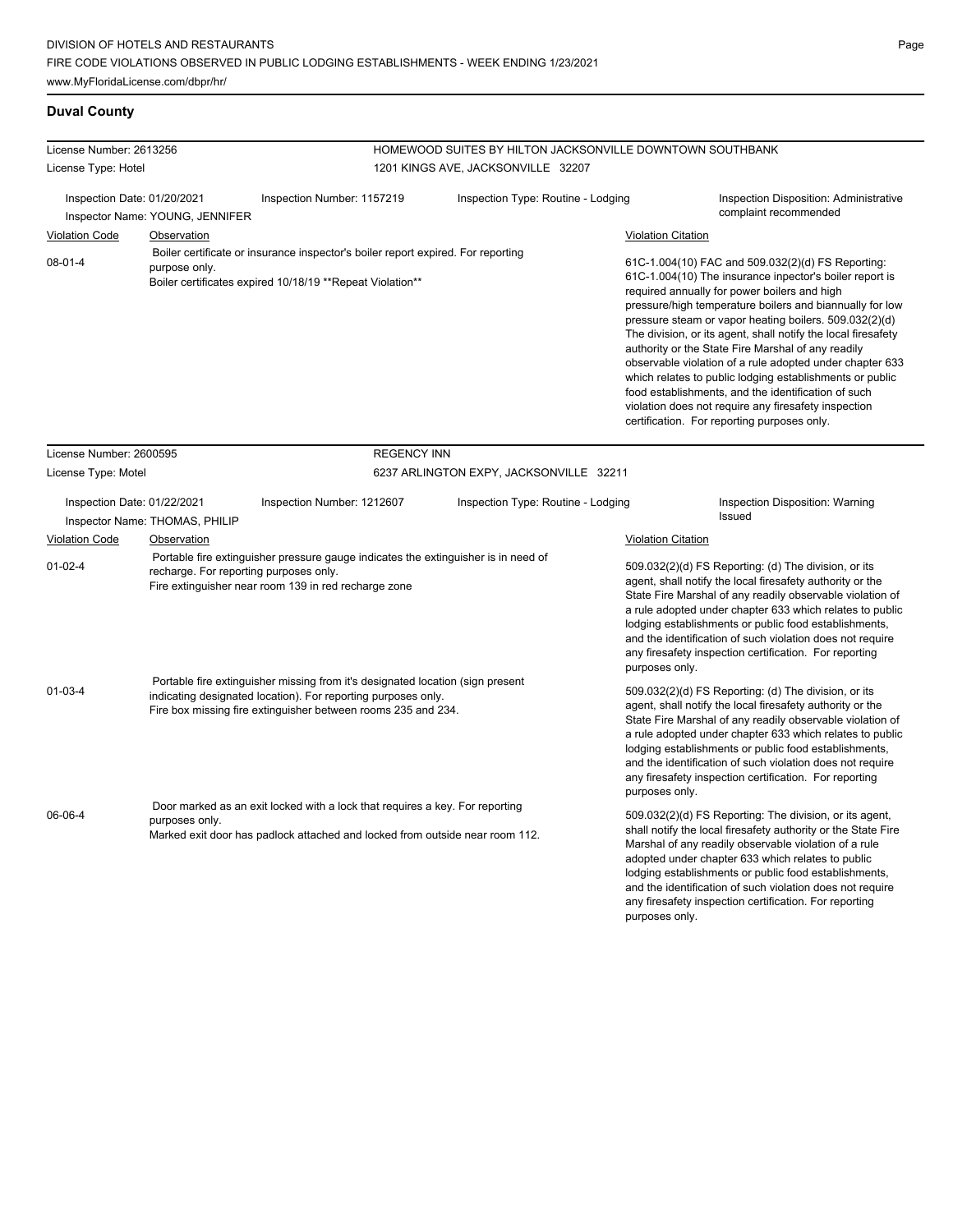# **Duval County**

| License Number: 2608324     |                                        |                                                                                                                                                                        | <b>RED ROOF INN</b>                 |                           |                                                                                                                                                                                                                                                                                                                                                     |  |
|-----------------------------|----------------------------------------|------------------------------------------------------------------------------------------------------------------------------------------------------------------------|-------------------------------------|---------------------------|-----------------------------------------------------------------------------------------------------------------------------------------------------------------------------------------------------------------------------------------------------------------------------------------------------------------------------------------------------|--|
| License Type: Motel         |                                        |                                                                                                                                                                        | 1063 AIRPORT RD, JACKSONVILLE 32218 |                           |                                                                                                                                                                                                                                                                                                                                                     |  |
| Inspection Date: 01/19/2021 | Inspector Name: PERRY, DENNIS          | Inspection Number: 1216402                                                                                                                                             | Inspection Type: Complaint Full     |                           | Inspection Disposition: Inspection<br>Completed - No Further Action                                                                                                                                                                                                                                                                                 |  |
| <b>Violation Code</b>       | Observation                            |                                                                                                                                                                        |                                     | <b>Violation Citation</b> |                                                                                                                                                                                                                                                                                                                                                     |  |
| 08-03-4                     | purposes only.<br>**Repeat Violation** | No boiler certificate or insurance inspector's boiler report available. For reporting<br>Only one certificate present. Missing second certification for second boiler. |                                     |                           | 61C-1.004(10) FAC and 509.032(2)(d) FS Reporting:<br>61C-1.004(10) The insurance inpector's boiler report is<br>required annually for power boilers and high<br>pressure/high temperature boilers and biannually for low<br>pressure steam or vapor heating boilers. 509.032(2)(d)<br>The division, or its agent, shall notify the local firesafety |  |

authority or the State Fire Marshal of any readily observable violation of a rule adopted under chapter 633 which relates to public lodging establishments or public food establishments, and the identification of such violation does not require any firesafety inspection certification. For reporting purposes only.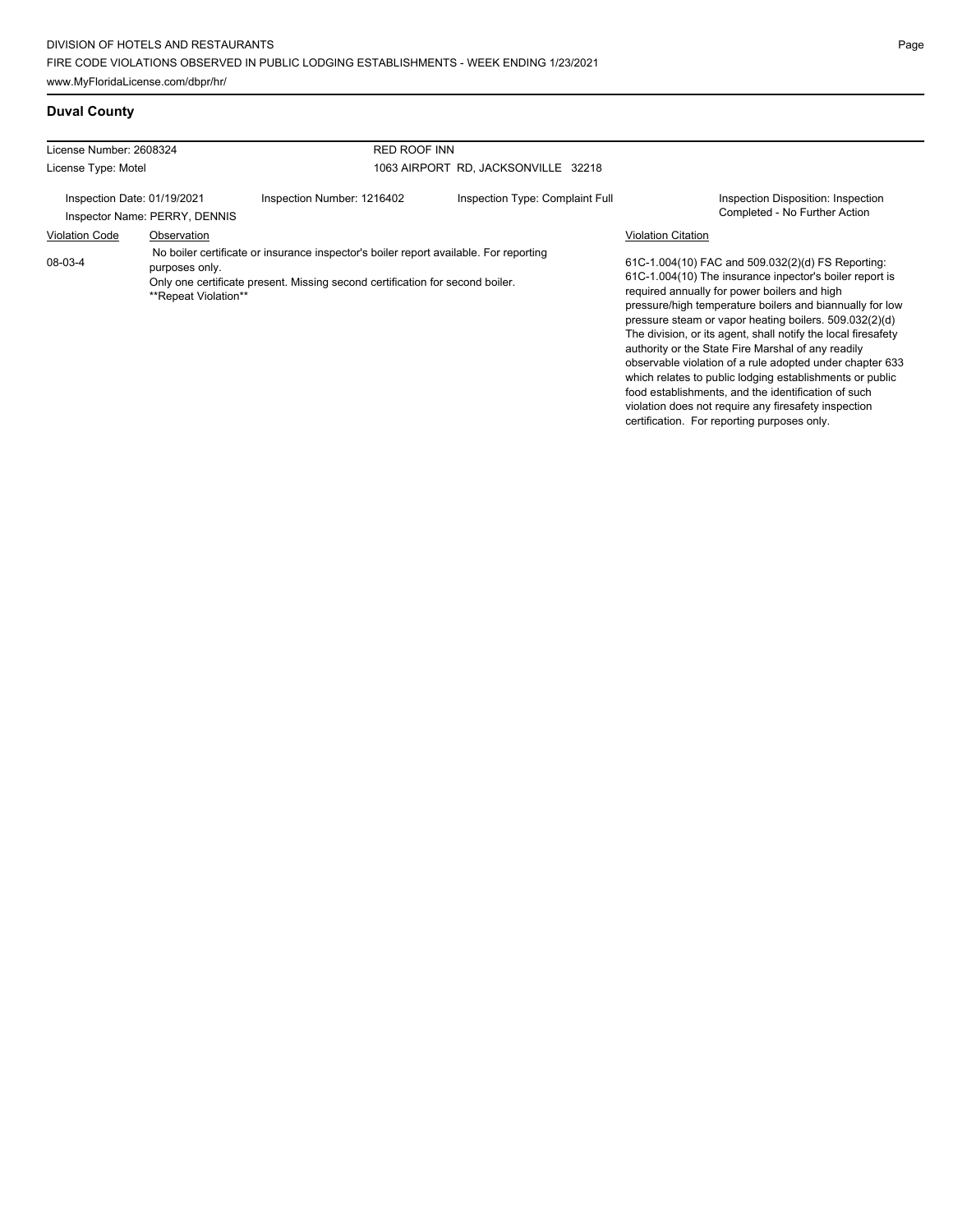| License Number: 2705806<br>WOODSPRING SUITES PENSACOLA NORTHWEST |                                      |                                                          |                                      |                           |                                                                                                                                                                                                                                                                                                                                                                                                                            |
|------------------------------------------------------------------|--------------------------------------|----------------------------------------------------------|--------------------------------------|---------------------------|----------------------------------------------------------------------------------------------------------------------------------------------------------------------------------------------------------------------------------------------------------------------------------------------------------------------------------------------------------------------------------------------------------------------------|
| License Type: Hotel                                              |                                      |                                                          | 2310 W DETROIT BLVD, PENSACOLA 32534 |                           |                                                                                                                                                                                                                                                                                                                                                                                                                            |
| Inspection Date: 01/21/2021                                      | Inspector Name: STEINMAN, MARC       | Inspection Number: 1154680                               | Inspection Type: Routine - Lodging   |                           | Inspection Disposition: Warning<br><b>Issued</b>                                                                                                                                                                                                                                                                                                                                                                           |
| <b>Violation Code</b>                                            | Observation                          |                                                          |                                      | <b>Violation Citation</b> |                                                                                                                                                                                                                                                                                                                                                                                                                            |
| 07-01-4                                                          | Hallway AC unit adjacent to room 301 | Exposed electrical wire(s). For reporting purposes only. |                                      | purposes only.            | 509.032(2)(d) FS Reporting: (d) The division, or its<br>agent, shall notify the local firesafety authority or the<br>State Fire Marshal of any readily observable violation of<br>a rule adopted under chapter 633 which relates to public<br>lodging establishments or public food establishments.<br>and the identification of such violation does not require<br>any firesafety inspection certification. For reporting |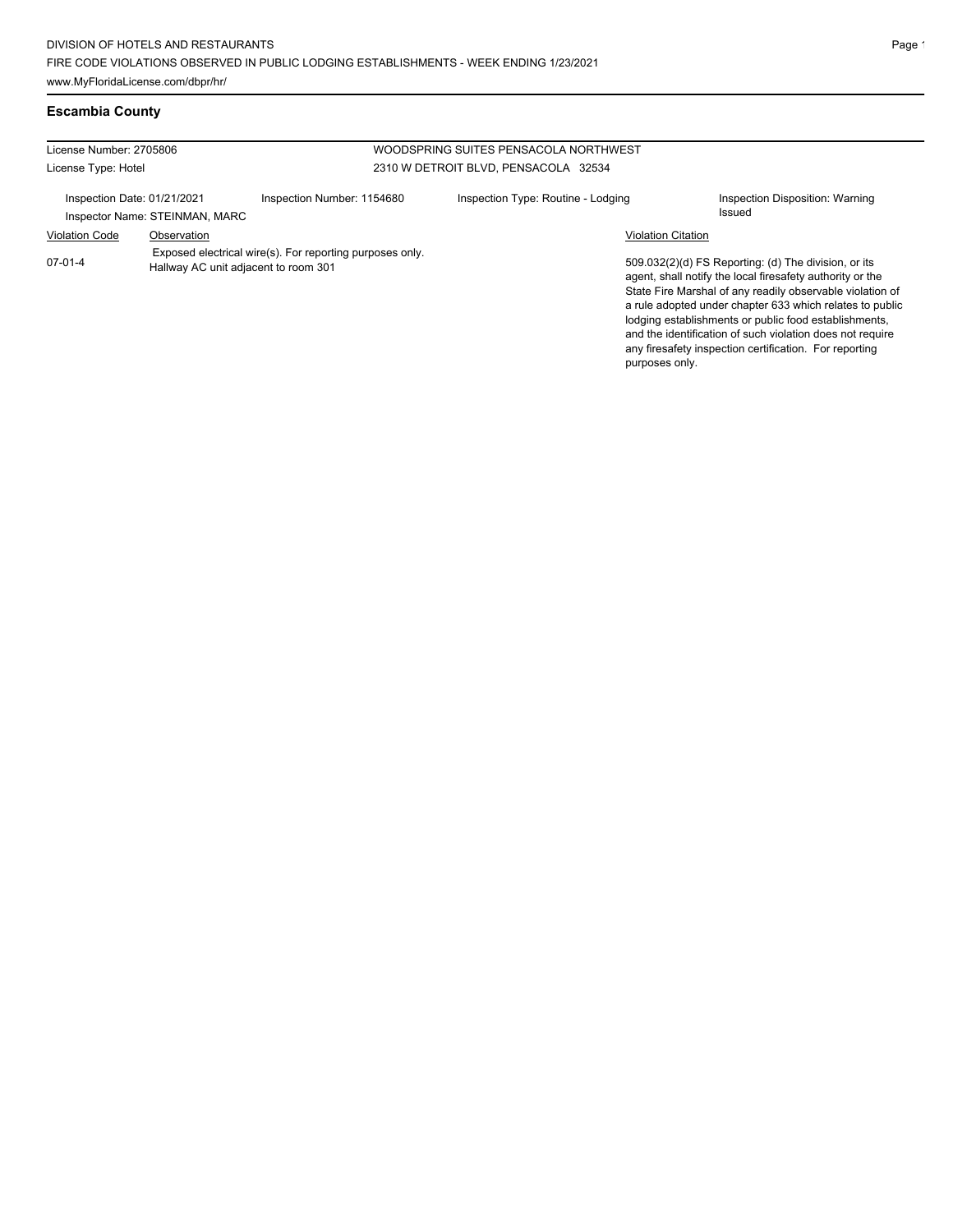# **Hillsborough County**

| License Number: 3905029<br>License Type: Hotel        |                                                   |                                                                                                                         | <b>HILTON DOWNTOWN TAMPA</b>        |                                                                                                                                                                                                                                                                                                                                                                                                                                                                                                                                                                                          |                                                                                                                                                                                                                                                                                                                                                                                                                                                                                                                                                                                                                                                                                                 |
|-------------------------------------------------------|---------------------------------------------------|-------------------------------------------------------------------------------------------------------------------------|-------------------------------------|------------------------------------------------------------------------------------------------------------------------------------------------------------------------------------------------------------------------------------------------------------------------------------------------------------------------------------------------------------------------------------------------------------------------------------------------------------------------------------------------------------------------------------------------------------------------------------------|-------------------------------------------------------------------------------------------------------------------------------------------------------------------------------------------------------------------------------------------------------------------------------------------------------------------------------------------------------------------------------------------------------------------------------------------------------------------------------------------------------------------------------------------------------------------------------------------------------------------------------------------------------------------------------------------------|
|                                                       |                                                   |                                                                                                                         | 211 N TAMPA ST, TAMPA 33602         |                                                                                                                                                                                                                                                                                                                                                                                                                                                                                                                                                                                          |                                                                                                                                                                                                                                                                                                                                                                                                                                                                                                                                                                                                                                                                                                 |
| Inspection Date: 01/19/2021                           | Inspector Name: COLEMAN, TONYA                    | Inspection Number: 1158338                                                                                              | Inspection Type: Routine - Lodging  |                                                                                                                                                                                                                                                                                                                                                                                                                                                                                                                                                                                          | Inspection Disposition: Warning<br><b>Issued</b>                                                                                                                                                                                                                                                                                                                                                                                                                                                                                                                                                                                                                                                |
|                                                       |                                                   |                                                                                                                         |                                     | <b>Violation Citation</b>                                                                                                                                                                                                                                                                                                                                                                                                                                                                                                                                                                |                                                                                                                                                                                                                                                                                                                                                                                                                                                                                                                                                                                                                                                                                                 |
| <b>Violation Code</b><br>Observation<br>$08 - 01 - 4$ |                                                   | Boiler certificate or insurance inspector's boiler report expired. For reporting<br>purposes only. **Repeat Violation** |                                     | 61C-1.004(10) FAC and 509.032(2)(d) FS Reporting:<br>61C-1.004(10) The insurance inpector's boiler report is<br>required annually for power boilers and high<br>pressure/high temperature boilers and biannually for low<br>pressure steam or vapor heating boilers. 509.032(2)(d)<br>The division, or its agent, shall notify the local firesafety<br>authority or the State Fire Marshal of any readily<br>observable violation of a rule adopted under chapter 633<br>which relates to public lodging establishments or public<br>food establishments, and the identification of such |                                                                                                                                                                                                                                                                                                                                                                                                                                                                                                                                                                                                                                                                                                 |
|                                                       |                                                   |                                                                                                                         |                                     |                                                                                                                                                                                                                                                                                                                                                                                                                                                                                                                                                                                          | violation does not require any firesafety inspection<br>certification. For reporting purposes only.                                                                                                                                                                                                                                                                                                                                                                                                                                                                                                                                                                                             |
| License Number: 3913644                               |                                                   | LE MERIDIEN TAMPA                                                                                                       |                                     |                                                                                                                                                                                                                                                                                                                                                                                                                                                                                                                                                                                          |                                                                                                                                                                                                                                                                                                                                                                                                                                                                                                                                                                                                                                                                                                 |
| License Type: Hotel                                   |                                                   |                                                                                                                         | 601 N FLORIDA AVE, TAMPA 33602      |                                                                                                                                                                                                                                                                                                                                                                                                                                                                                                                                                                                          |                                                                                                                                                                                                                                                                                                                                                                                                                                                                                                                                                                                                                                                                                                 |
| Inspection Date: 01/22/2021                           | Inspector Name: COLEMAN, TONYA                    | Inspection Number: 1158395                                                                                              | Inspection Type: Routine - Lodging  |                                                                                                                                                                                                                                                                                                                                                                                                                                                                                                                                                                                          | Inspection Disposition: Warning<br>Issued                                                                                                                                                                                                                                                                                                                                                                                                                                                                                                                                                                                                                                                       |
| <b>Violation Code</b>                                 | Observation                                       |                                                                                                                         |                                     | <b>Violation Citation</b>                                                                                                                                                                                                                                                                                                                                                                                                                                                                                                                                                                |                                                                                                                                                                                                                                                                                                                                                                                                                                                                                                                                                                                                                                                                                                 |
| $08 - 01 - 4$                                         | purposes only. **Repeat Violation**               | Boiler certificate or insurance inspector's boiler report expired. For reporting                                        |                                     |                                                                                                                                                                                                                                                                                                                                                                                                                                                                                                                                                                                          | 61C-1.004(10) FAC and 509.032(2)(d) FS Reporting:<br>61C-1.004(10) The insurance inpector's boiler report is<br>required annually for power boilers and high<br>pressure/high temperature boilers and biannually for low<br>pressure steam or vapor heating boilers. 509.032(2)(d)<br>The division, or its agent, shall notify the local firesafety<br>authority or the State Fire Marshal of any readily<br>observable violation of a rule adopted under chapter 633<br>which relates to public lodging establishments or public<br>food establishments, and the identification of such<br>violation does not require any firesafety inspection<br>certification. For reporting purposes only. |
| License Number: 3906542                               |                                                   |                                                                                                                         | HOLIDAY INN TAMPA AIRPORT WESTSHORE |                                                                                                                                                                                                                                                                                                                                                                                                                                                                                                                                                                                          |                                                                                                                                                                                                                                                                                                                                                                                                                                                                                                                                                                                                                                                                                                 |
| License Type: Hotel                                   |                                                   |                                                                                                                         | 700 N WESTSHORE BLVD, TAMPA 33609   |                                                                                                                                                                                                                                                                                                                                                                                                                                                                                                                                                                                          |                                                                                                                                                                                                                                                                                                                                                                                                                                                                                                                                                                                                                                                                                                 |
| Inspection Date: 01/19/2021<br><b>Violation Code</b>  | Inspector Name: KLUSENDORF, JEANNE<br>Observation | Inspection Number: 1157928                                                                                              | Inspection Type: Routine - Lodging  |                                                                                                                                                                                                                                                                                                                                                                                                                                                                                                                                                                                          | Inspection Disposition: Warning<br>Issued                                                                                                                                                                                                                                                                                                                                                                                                                                                                                                                                                                                                                                                       |
|                                                       |                                                   | Boiler certificate or insurance inspector's boiler report expired. For reporting                                        |                                     | <b>Violation Citation</b>                                                                                                                                                                                                                                                                                                                                                                                                                                                                                                                                                                |                                                                                                                                                                                                                                                                                                                                                                                                                                                                                                                                                                                                                                                                                                 |
| $08-01-4$                                             | purposes only.                                    |                                                                                                                         |                                     |                                                                                                                                                                                                                                                                                                                                                                                                                                                                                                                                                                                          | 61C-1.004(10) FAC and 509.032(2)(d) FS Reporting:<br>61C-1.004(10) The insurance inpector's boiler report is<br>required annually for power boilers and high<br>pressure/high temperature boilers and biannually for low<br>pressure steam or vapor heating boilers. 509.032(2)(d)<br>The division, or its agent, shall notify the local firesafety<br>authority or the State Fire Marshal of any readily<br>observable violation of a rule adopted under chapter 633<br>which relates to public lodging establishments or public<br>food establishments, and the identification of such<br>ialatian alaan matungusing ams Connectatis ingen                                                    |

violation does not require any firesafety inspection certification. For reporting purposes only.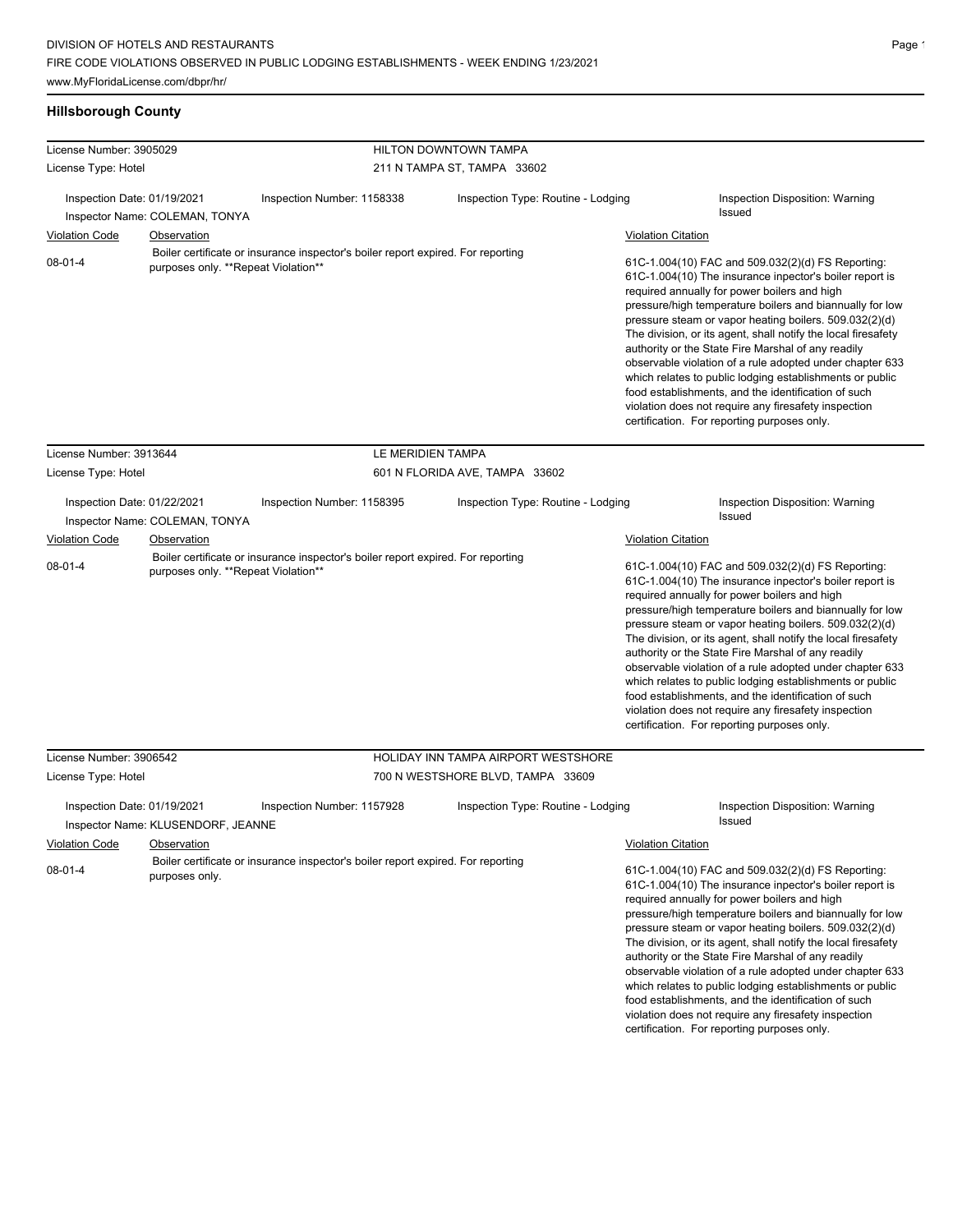www.MyFloridaLicense.com/dbpr/hr/

# **Hillsborough County**

| License Number: 3913779                                                                                                                                                                                                                                                                                                                                                         |                                                             |                                                                                                                         | <b>DREW PARK GARDENS</b>                                                                                                                                                                                                                                                                                                                                                                                                                     |                           |                                                                                                                                                                                                                                                                                                                                                                                                                                                                       |
|---------------------------------------------------------------------------------------------------------------------------------------------------------------------------------------------------------------------------------------------------------------------------------------------------------------------------------------------------------------------------------|-------------------------------------------------------------|-------------------------------------------------------------------------------------------------------------------------|----------------------------------------------------------------------------------------------------------------------------------------------------------------------------------------------------------------------------------------------------------------------------------------------------------------------------------------------------------------------------------------------------------------------------------------------|---------------------------|-----------------------------------------------------------------------------------------------------------------------------------------------------------------------------------------------------------------------------------------------------------------------------------------------------------------------------------------------------------------------------------------------------------------------------------------------------------------------|
| License Type: Apartment                                                                                                                                                                                                                                                                                                                                                         |                                                             |                                                                                                                         | 4611 N HUBERT AVE, TAMPA 33614                                                                                                                                                                                                                                                                                                                                                                                                               |                           |                                                                                                                                                                                                                                                                                                                                                                                                                                                                       |
| Inspection Date: 01/19/2021<br>Inspector Name: ZHANG, JACKY                                                                                                                                                                                                                                                                                                                     |                                                             | Inspection Number: 1510833                                                                                              | Inspection Type: Lodging-Licensing<br>Inspection                                                                                                                                                                                                                                                                                                                                                                                             |                           | Inspection Disposition: Call Back -<br>Admin. complaint recommended                                                                                                                                                                                                                                                                                                                                                                                                   |
| <b>Violation Code</b>                                                                                                                                                                                                                                                                                                                                                           | Observation                                                 |                                                                                                                         |                                                                                                                                                                                                                                                                                                                                                                                                                                              | <b>Violation Citation</b> |                                                                                                                                                                                                                                                                                                                                                                                                                                                                       |
| - From initial inspection : Observed: Portable fire extinguisher pressure gauge<br>$01 - 02 - 4$<br>indicates the extinguisher is in need of recharge. For reporting purposes only. Apt.<br>8.<br>Priority: Reporting - From follow-up inspection 2020-12-29: Extinguisher still in<br>red zone. **Time Extended** - From follow-up inspection 2021-01-19: **Time<br>Extended** |                                                             |                                                                                                                         | 509.032(2)(d) FS Reporting: (d) The division, or its<br>agent, shall notify the local firesafety authority or the<br>State Fire Marshal of any readily observable violation of<br>a rule adopted under chapter 633 which relates to public<br>lodging establishments or public food establishments,<br>and the identification of such violation does not require<br>any firesafety inspection certification. For reporting<br>purposes only. |                           |                                                                                                                                                                                                                                                                                                                                                                                                                                                                       |
| License Number: 3911539                                                                                                                                                                                                                                                                                                                                                         |                                                             |                                                                                                                         | COURTYARD BY MARRIOTT TAMPA BRANDON                                                                                                                                                                                                                                                                                                                                                                                                          |                           |                                                                                                                                                                                                                                                                                                                                                                                                                                                                       |
| License Type: Hotel                                                                                                                                                                                                                                                                                                                                                             |                                                             |                                                                                                                         | 10152 PALM RIVER RD, TAMPA 33619                                                                                                                                                                                                                                                                                                                                                                                                             |                           |                                                                                                                                                                                                                                                                                                                                                                                                                                                                       |
|                                                                                                                                                                                                                                                                                                                                                                                 | Inspection Date: 01/20/2021<br>Inspector Name: BYNOE, KASEY | Inspection Number: 1158086                                                                                              | Inspection Type: Routine - Lodging                                                                                                                                                                                                                                                                                                                                                                                                           |                           | Inspection Disposition: Warning<br>Issued                                                                                                                                                                                                                                                                                                                                                                                                                             |
| Violation Code                                                                                                                                                                                                                                                                                                                                                                  | Observation                                                 |                                                                                                                         |                                                                                                                                                                                                                                                                                                                                                                                                                                              | Violation Citation        |                                                                                                                                                                                                                                                                                                                                                                                                                                                                       |
| $08-01-4$                                                                                                                                                                                                                                                                                                                                                                       |                                                             | Boiler certificate or insurance inspector's boiler report expired. For reporting<br>purposes only. **Repeat Violation** |                                                                                                                                                                                                                                                                                                                                                                                                                                              |                           | 61C-1.004(10) FAC and 509.032(2)(d) FS Reporting:<br>61C-1.004(10) The insurance inpector's boiler report is<br>required annually for power boilers and high<br>pressure/high temperature boilers and biannually for low<br>pressure steam or vapor heating boilers. 509.032(2)(d)<br>The division, or its agent, shall notify the local firesafety<br>authority or the State Fire Marshal of any readily<br>cheen/alle violation of a rule adopted under chapter 633 |

observable violation of a rule adopted under chapter 633 which relates to public lodging establishments or public food establishments, and the identification of such

violation does not require any firesafety inspection certification. For reporting purposes only.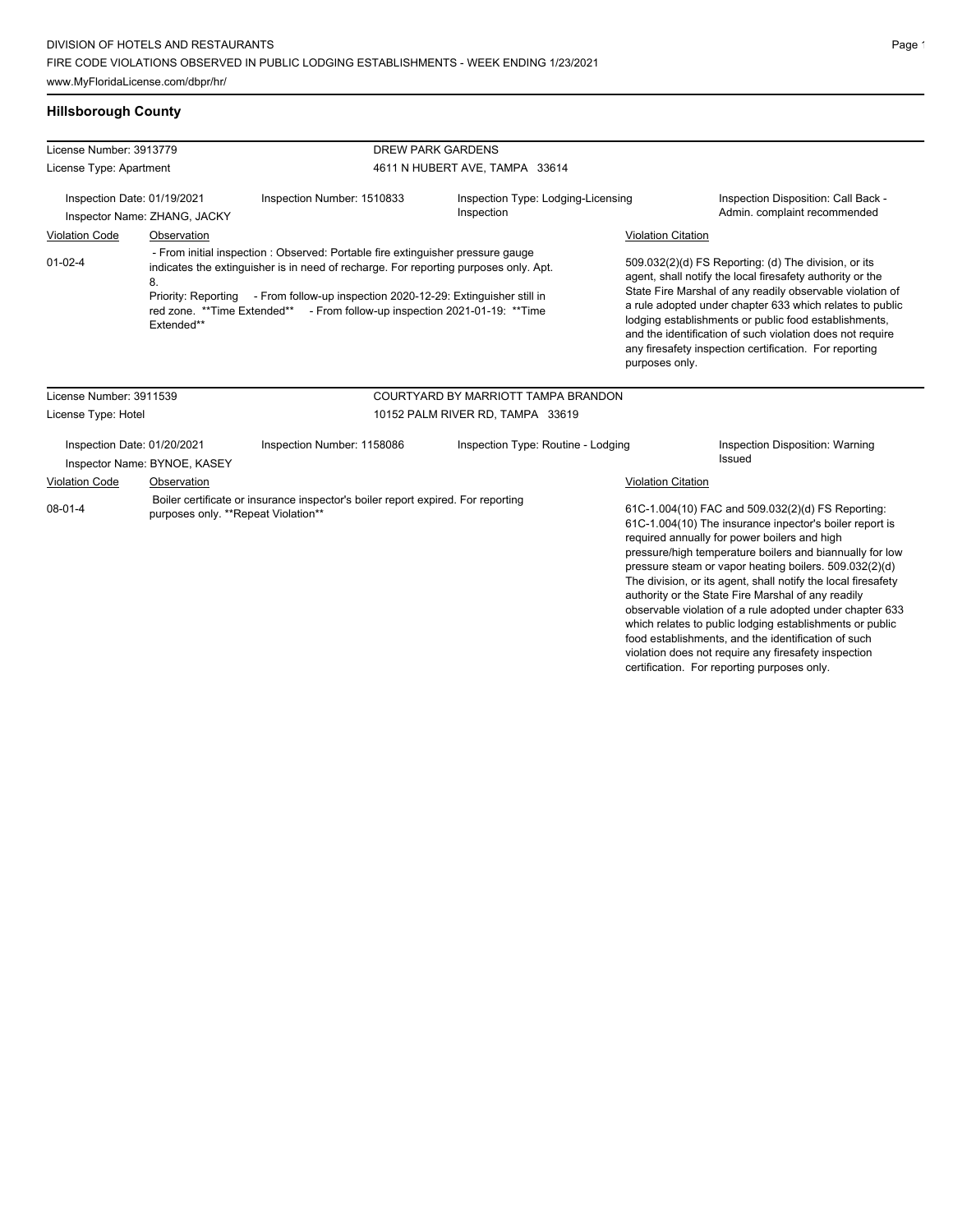| License Number: 4602285<br><b>HERONWOOD APARTMENTS</b> |                                    |                                                                                                                                                                         |                                      |                           |                                                                                                                                                                                                                                                                                                     |
|--------------------------------------------------------|------------------------------------|-------------------------------------------------------------------------------------------------------------------------------------------------------------------------|--------------------------------------|---------------------------|-----------------------------------------------------------------------------------------------------------------------------------------------------------------------------------------------------------------------------------------------------------------------------------------------------|
| License Type: Apartment                                |                                    |                                                                                                                                                                         | 13809 HERONWOOD LN, FORT MYERS 33919 |                           |                                                                                                                                                                                                                                                                                                     |
| Inspection Date: 01/15/2021                            | Inspector Name: ORDONEZ, ADADBELLA | Inspection Number: 1508695                                                                                                                                              | Inspection Type: Routine - Lodging   |                           | Inspection Disposition: Inspection<br>Completed - No Further Action                                                                                                                                                                                                                                 |
| <b>Violation Code</b>                                  | Observation                        |                                                                                                                                                                         |                                      | <b>Violation Citation</b> |                                                                                                                                                                                                                                                                                                     |
| $01 - 02 - 4$                                          |                                    | Portable fire extinguisher pressure gauge indicates the extinguisher is in need of<br>recharge. For reporting purposes only. In front of unit 29. ** Repeat Violation** |                                      |                           | 509.032(2)(d) FS Reporting: (d) The division, or its<br>agent, shall notify the local firesafety authority or the<br>State Fire Marshal of any readily observable violation of<br>a rule adopted under chapter 633 which relates to public<br>lodging establishments or public food establishments, |

and the identification of such violation does not require any firesafety inspection certification. For reporting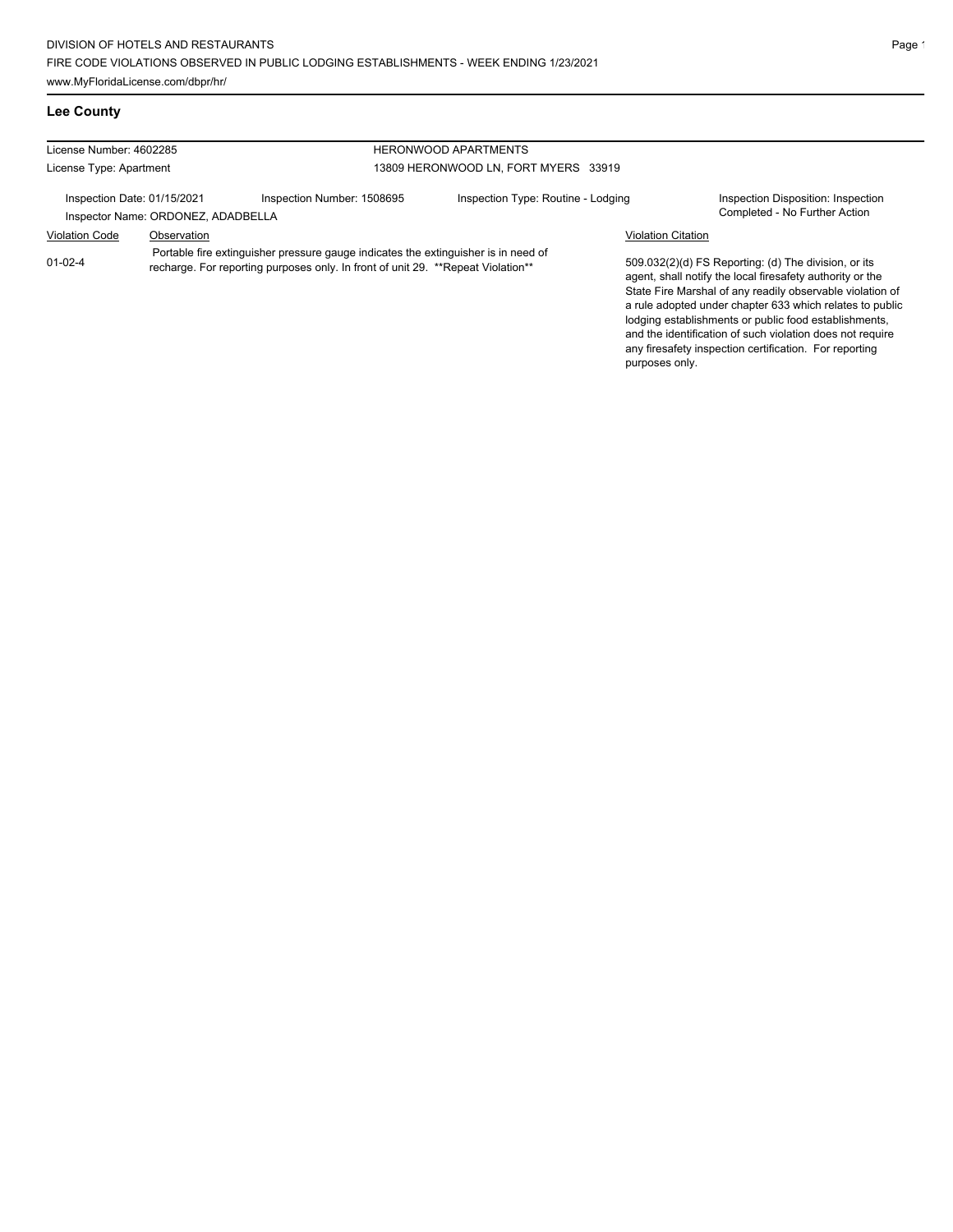| License Number: 4703112                                         |                |                                                                                       | HYATT HOUSE TALLAHASSEE CAPITOL - UNIVERSITY     |                           |                                                                                                                                                                                                                                                                                                                                                                                                                                                                                                                                                                                          |  |
|-----------------------------------------------------------------|----------------|---------------------------------------------------------------------------------------|--------------------------------------------------|---------------------------|------------------------------------------------------------------------------------------------------------------------------------------------------------------------------------------------------------------------------------------------------------------------------------------------------------------------------------------------------------------------------------------------------------------------------------------------------------------------------------------------------------------------------------------------------------------------------------------|--|
| License Type: Hotel                                             |                |                                                                                       | 1100 RAILROAD AVE, TALLAHASSEE 32310             |                           |                                                                                                                                                                                                                                                                                                                                                                                                                                                                                                                                                                                          |  |
| Inspection Date: 01/21/2021<br>Inspector Name: TRUESDALE, CHRIS |                | Inspection Number: 1157448                                                            | Inspection Type: Lodging-Licensing<br>Inspection |                           | Inspection Disposition: Inspection<br>Completed - No Further Action                                                                                                                                                                                                                                                                                                                                                                                                                                                                                                                      |  |
| <b>Violation Code</b>                                           | Observation    |                                                                                       |                                                  | <b>Violation Citation</b> |                                                                                                                                                                                                                                                                                                                                                                                                                                                                                                                                                                                          |  |
| 08-03-4                                                         | purposes only. | No boiler certificate or insurance inspector's boiler report available. For reporting |                                                  |                           | 61C-1.004(10) FAC and 509.032(2)(d) FS Reporting:<br>61C-1.004(10) The insurance inpector's boiler report is<br>required annually for power boilers and high<br>pressure/high temperature boilers and biannually for low<br>pressure steam or vapor heating boilers. 509.032(2)(d)<br>The division, or its agent, shall notify the local firesafety<br>authority or the State Fire Marshal of any readily<br>observable violation of a rule adopted under chapter 633<br>which relates to public lodging establishments or public<br>food establishments, and the identification of such |  |

violation does not require any firesafety inspection certification. For reporting purposes only.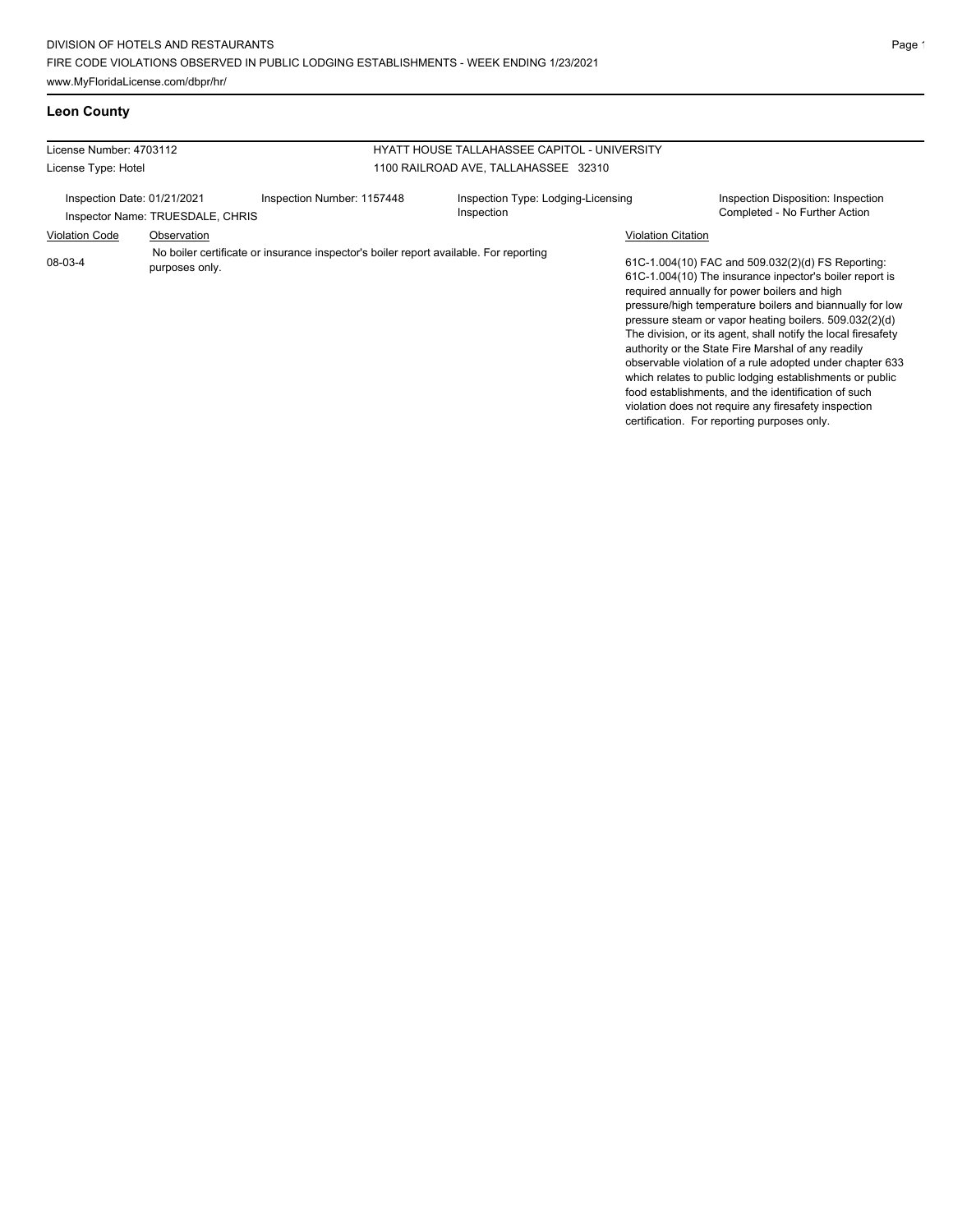| License Number: 5102536<br><b>SUNRISE INN</b>                                                                                                                                                             |                                |                            |                                                                                                                                                                                                                                                                                                                                                                                                                            |                                                                     |
|-----------------------------------------------------------------------------------------------------------------------------------------------------------------------------------------------------------|--------------------------------|----------------------------|----------------------------------------------------------------------------------------------------------------------------------------------------------------------------------------------------------------------------------------------------------------------------------------------------------------------------------------------------------------------------------------------------------------------------|---------------------------------------------------------------------|
| License Type: Motel                                                                                                                                                                                       |                                |                            | 668 67 ST CIRCLE E. BRADENTON 34208                                                                                                                                                                                                                                                                                                                                                                                        |                                                                     |
| Inspection Date: 01/21/2021                                                                                                                                                                               | Inspector Name: HELGESON, ERIC | Inspection Number: 1216418 | Inspection Type: Complaint Full                                                                                                                                                                                                                                                                                                                                                                                            | Inspection Disposition: Inspection<br>Completed - No Further Action |
| <b>Violation Code</b>                                                                                                                                                                                     | Observation                    |                            |                                                                                                                                                                                                                                                                                                                                                                                                                            | <b>Violation Citation</b>                                           |
| Portable fire extinguisher pressure gauge indicates the extinguisher is<br>$01 - 01 - 4$<br>overcharged. For reporting purposes only.<br>Observed outside room 404 on exterior wall. **Repeat Violation** |                                |                            | 509.032(2)(d) FS Reporting: (d) The division, or its<br>agent, shall notify the local firesafety authority or the<br>State Fire Marshal of any readily observable violation of<br>a rule adopted under chapter 633 which relates to public<br>lodging establishments or public food establishments,<br>and the identification of such violation does not require<br>any firesafety inspection certification. For reporting |                                                                     |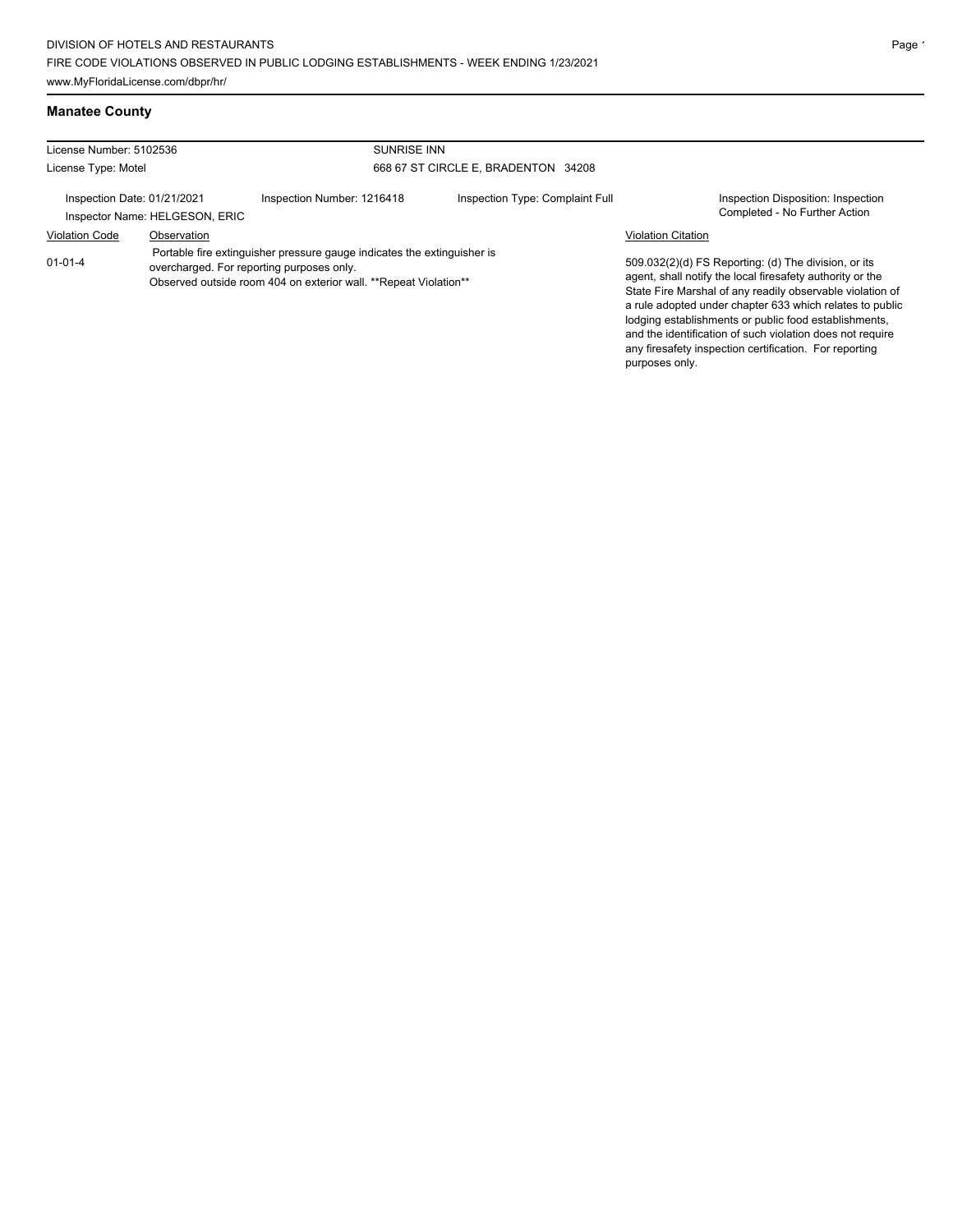# **Nassau County**

| License Number: 5500960     |                                |                                                                                                                                                                                                      | <b>HOLIDAY INN EXPRESS HOTEL &amp; SUITES</b> |                           |                                                                                                                                                                                                                                                                                                                                                                                                                            |
|-----------------------------|--------------------------------|------------------------------------------------------------------------------------------------------------------------------------------------------------------------------------------------------|-----------------------------------------------|---------------------------|----------------------------------------------------------------------------------------------------------------------------------------------------------------------------------------------------------------------------------------------------------------------------------------------------------------------------------------------------------------------------------------------------------------------------|
| License Type: Hotel         |                                |                                                                                                                                                                                                      | 76071 SIDNEY PLACE, YULEE 32097               |                           |                                                                                                                                                                                                                                                                                                                                                                                                                            |
| Inspection Date: 01/19/2021 | Inspector Name: NEVILLE, DAVID | Inspection Number: 1154457                                                                                                                                                                           | Inspection Type: Routine - Lodging            |                           | Inspection Disposition: Inspection<br>Completed - No Further Action                                                                                                                                                                                                                                                                                                                                                        |
| <b>Violation Code</b>       | Observation                    |                                                                                                                                                                                                      |                                               | <b>Violation Citation</b> |                                                                                                                                                                                                                                                                                                                                                                                                                            |
| $01-02-4$                   |                                | Portable fire extinguisher pressure gauge indicates the extinguisher is in need of<br>recharge. For reporting purposes only.<br>Fire extinguisher in quest laundry room gauge is in red for recharge |                                               | purposes only.            | 509.032(2)(d) FS Reporting: (d) The division, or its<br>agent, shall notify the local firesafety authority or the<br>State Fire Marshal of any readily observable violation of<br>a rule adopted under chapter 633 which relates to public<br>lodging establishments or public food establishments.<br>and the identification of such violation does not require<br>any firesafety inspection certification. For reporting |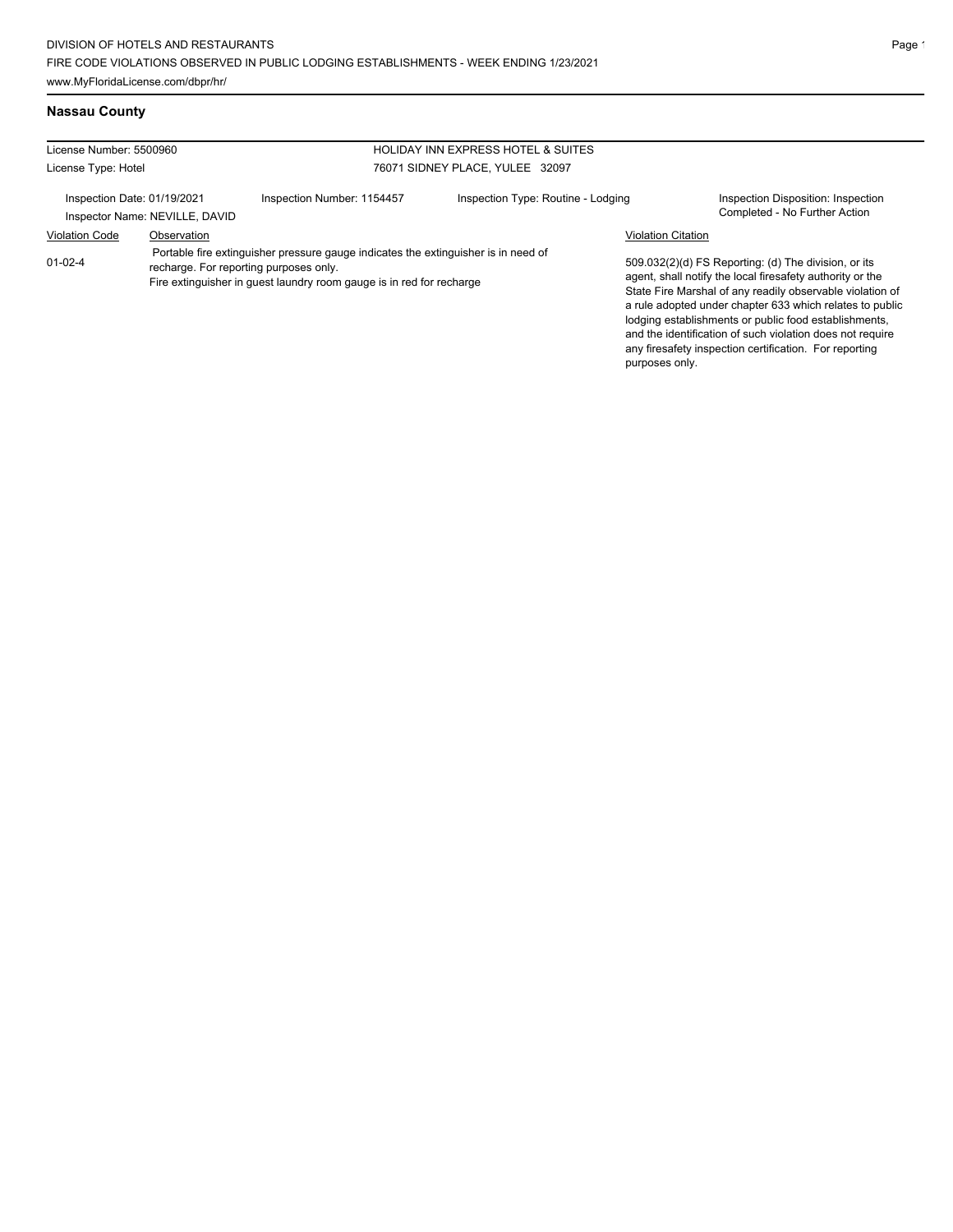#### **Orange County**

| License Number: 5809236                                               |                                                                 |                                                                                                                                                                                                       | HOMEWOOD SUITES BY HILTON ORLANDO INTERNATIONAL DRIVE |                           |                                                                                                                                                                                                                                                                                                                                                                                                                                                                                                                                                                                                                                                                                                                                              |
|-----------------------------------------------------------------------|-----------------------------------------------------------------|-------------------------------------------------------------------------------------------------------------------------------------------------------------------------------------------------------|-------------------------------------------------------|---------------------------|----------------------------------------------------------------------------------------------------------------------------------------------------------------------------------------------------------------------------------------------------------------------------------------------------------------------------------------------------------------------------------------------------------------------------------------------------------------------------------------------------------------------------------------------------------------------------------------------------------------------------------------------------------------------------------------------------------------------------------------------|
| License Type: Hotel                                                   |                                                                 |                                                                                                                                                                                                       | 8745 INTERNATIONAL DR, ORLANDO 32819                  |                           |                                                                                                                                                                                                                                                                                                                                                                                                                                                                                                                                                                                                                                                                                                                                              |
| Inspection Date: 01/21/2021<br><b>Violation Code</b><br>$08 - 01 - 4$ | Inspector Name: NIEVES, RAFAEL<br>Observation<br>purposes only. | Inspection Number: 1158523<br>Boiler certificate or insurance inspector's boiler report expired. For reporting<br>All four boiler certificates are expired. Expiration date is 12/19/19 and 01/12/18. | Inspection Type: Routine - Lodging                    | <b>Violation Citation</b> | Inspection Disposition: Warning<br>Issued<br>61C-1.004(10) FAC and 509.032(2)(d) FS Reporting:<br>61C-1.004(10) The insurance inpector's boiler report is<br>required annually for power boilers and high<br>pressure/high temperature boilers and biannually for low<br>pressure steam or vapor heating boilers. 509.032(2)(d)<br>The division, or its agent, shall notify the local firesafety<br>authority or the State Fire Marshal of any readily<br>observable violation of a rule adopted under chapter 633<br>which relates to public lodging establishments or public<br>food establishments, and the identification of such<br>violation does not require any firesafety inspection<br>certification. For reporting purposes only. |
| License Number: 5803642                                               |                                                                 |                                                                                                                                                                                                       | ROSEN INN & POINTE ORLANDO                            |                           |                                                                                                                                                                                                                                                                                                                                                                                                                                                                                                                                                                                                                                                                                                                                              |
| License Type: Motel                                                   |                                                                 |                                                                                                                                                                                                       | 9000 INTERNATIONAL DR, ORLANDO 328199315              |                           |                                                                                                                                                                                                                                                                                                                                                                                                                                                                                                                                                                                                                                                                                                                                              |
| Inspection Date: 01/22/2021                                           | Inspector Name: NIEVES, RAFAEL                                  | Inspection Number: 1216436                                                                                                                                                                            | Inspection Type: Routine - Lodging                    |                           | Inspection Disposition: Inspection<br>Completed - No Further Action                                                                                                                                                                                                                                                                                                                                                                                                                                                                                                                                                                                                                                                                          |
| Violation Code                                                        | Observation                                                     |                                                                                                                                                                                                       |                                                       | <b>Violation Citation</b> |                                                                                                                                                                                                                                                                                                                                                                                                                                                                                                                                                                                                                                                                                                                                              |
| $05-02-5$                                                             | purposes only.<br>Observed in room 2105.                        | Hearing-impaired smoke detector is not functioning when tested. For reporting<br>Operator replaced the hearing impaired smoke detector. **Corrected On-Site**                                         |                                                       | purposes only.            | 509.032(2)(d) FS Reporting: The division, or its agent,<br>shall notify the local firesafety authority or the State Fire<br>Marshal of any readily observable violation of a rule<br>adopted under chapter 633 which relates to public<br>lodging establishments or public food establishments,<br>and the identification of such violation does not require<br>any firesafety inspection certification. For reporting                                                                                                                                                                                                                                                                                                                       |
| 08-06-4                                                               |                                                                 | Combustibles stored in boiler room. For reporting purposes only. Observed boxes<br>of insulation stored in boiler room **Corrected On-Site**                                                          |                                                       | purposes only.            | 509.032(2)(d) FS Reporting: (d) The division, or its<br>agent, shall notify the local firesafety authority or the<br>State Fire Marshal of any readily observable violation of<br>a rule adopted under chapter 633 which relates to public<br>lodging establishments or public food establishments,<br>and the identification of such violation does not require<br>any firesafety inspection certification. For reporting                                                                                                                                                                                                                                                                                                                   |
| License Number: 5803952                                               |                                                                 |                                                                                                                                                                                                       | <b>EMBASSY SUITES HOTEL I DRIVE</b>                   |                           |                                                                                                                                                                                                                                                                                                                                                                                                                                                                                                                                                                                                                                                                                                                                              |
| License Type: Hotel                                                   |                                                                 |                                                                                                                                                                                                       | 8978 INTERNATIONAL DR, ORLANDO 328199336              |                           |                                                                                                                                                                                                                                                                                                                                                                                                                                                                                                                                                                                                                                                                                                                                              |
| Inspection Date: 01/19/2021<br>Violation Code                         | Inspector Name: NIEVES, RAFAEL<br>Observation                   | Inspection Number: 1158511                                                                                                                                                                            | Inspection Type: Routine - Lodging                    | <b>Violation Citation</b> | Inspection Disposition: Warning<br>Issued                                                                                                                                                                                                                                                                                                                                                                                                                                                                                                                                                                                                                                                                                                    |

04-01-4 Trouble/alarm light illuminated on the fire alarm control panel. For reporting purposes only.

#### 509.032(2)(d) FS Reporting: The division, or its agent, shall notify the local firesafety authority or the State Fire Marshal of any readily observable violation of a rule adopted under chapter 633 which relates to public lodging establishments or public food establishments, and the identification of such violation does not require any firesafety inspection certification. For reporting purposes only.

 $\overline{\phantom{0}}$ 

÷,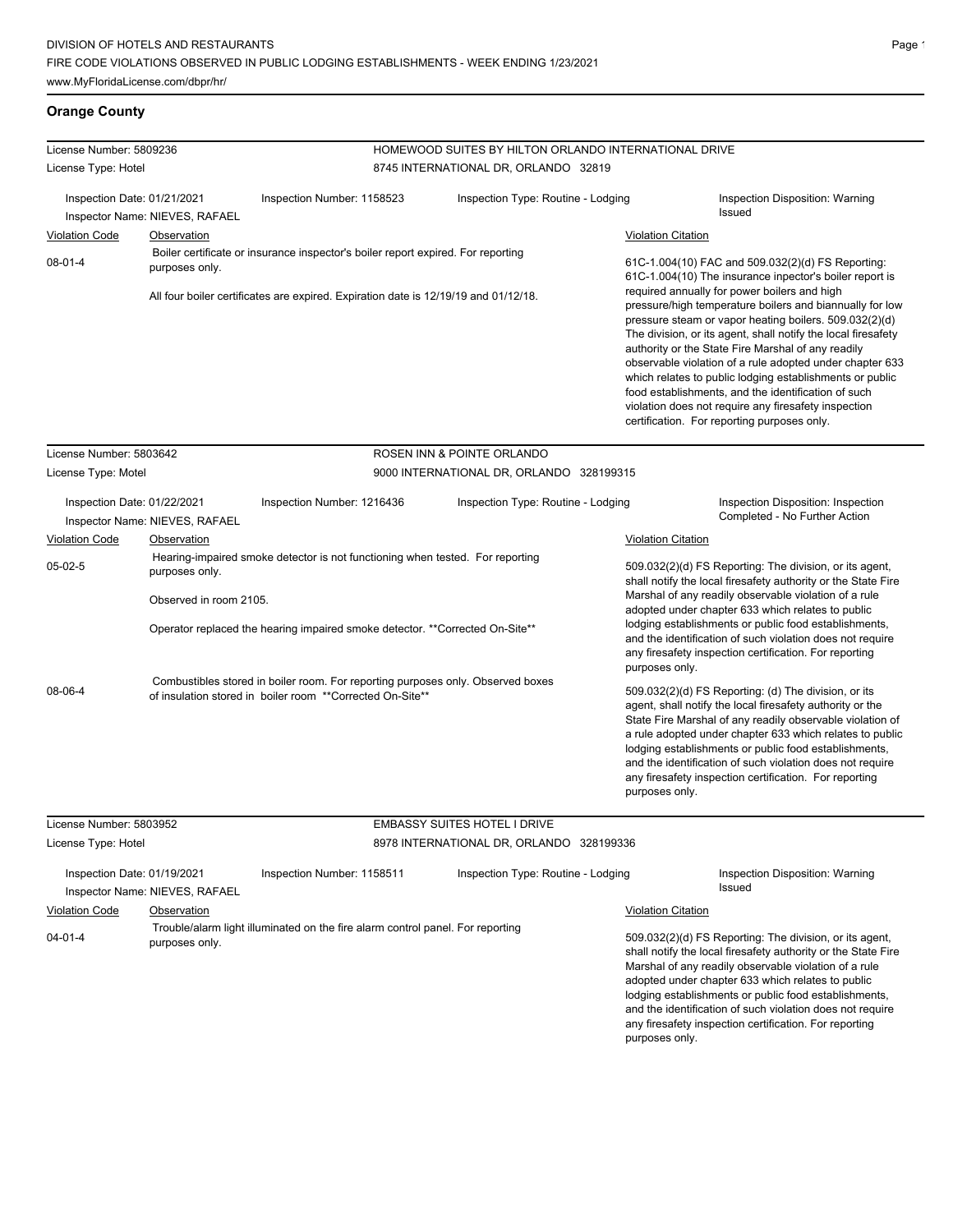# **Orange County**

| License Number: 5811198                |                               |                                                                                       | ALOFT ORLANDO INTERNATIONAL DRIVE                |                           |                                                                                                                                                                                                                                                                                                                                                                                                                                                                                                                                                                                                                                                                                                 |  |  |
|----------------------------------------|-------------------------------|---------------------------------------------------------------------------------------|--------------------------------------------------|---------------------------|-------------------------------------------------------------------------------------------------------------------------------------------------------------------------------------------------------------------------------------------------------------------------------------------------------------------------------------------------------------------------------------------------------------------------------------------------------------------------------------------------------------------------------------------------------------------------------------------------------------------------------------------------------------------------------------------------|--|--|
| License Type: Hotel                    |                               |                                                                                       | 5750 CENTRAL FLORIDA PARKWAY, ORLANDO 32821      |                           |                                                                                                                                                                                                                                                                                                                                                                                                                                                                                                                                                                                                                                                                                                 |  |  |
| Inspection Date: 01/20/2021            | Inspector Name: YOUNG, COLIN  | Inspection Number: 1157706                                                            | Inspection Type: Lodging-Licensing<br>Inspection |                           | Inspection Disposition: Inspection<br>Completed - No Further Action                                                                                                                                                                                                                                                                                                                                                                                                                                                                                                                                                                                                                             |  |  |
| <b>Violation Code</b>                  | Observation                   | No boiler certificate or insurance inspector's boiler report available. For reporting |                                                  | <b>Violation Citation</b> |                                                                                                                                                                                                                                                                                                                                                                                                                                                                                                                                                                                                                                                                                                 |  |  |
| 08-03-4                                | purposes only.                |                                                                                       |                                                  |                           | 61C-1.004(10) FAC and 509.032(2)(d) FS Reporting:<br>61C-1.004(10) The insurance inpector's boiler report is<br>required annually for power boilers and high<br>pressure/high temperature boilers and biannually for low<br>pressure steam or vapor heating boilers. 509.032(2)(d)<br>The division, or its agent, shall notify the local firesafety<br>authority or the State Fire Marshal of any readily<br>observable violation of a rule adopted under chapter 633<br>which relates to public lodging establishments or public<br>food establishments, and the identification of such<br>violation does not require any firesafety inspection<br>certification. For reporting purposes only. |  |  |
| License Number: 5811199                |                               |                                                                                       | ELEMENT ORLANDO INTERNATIONAL DRIVE              |                           |                                                                                                                                                                                                                                                                                                                                                                                                                                                                                                                                                                                                                                                                                                 |  |  |
| License Type: Hotel                    |                               |                                                                                       | 5730 CENTRAL FLORIDA PARKWAY, ORLANDO 32821      |                           |                                                                                                                                                                                                                                                                                                                                                                                                                                                                                                                                                                                                                                                                                                 |  |  |
| Inspection Date: 01/20/2021            | Inspector Name: YOUNG, COLIN  | Inspection Number: 1157707                                                            | Inspection Type: Lodging-Licensing<br>Inspection |                           | Inspection Disposition: Inspection<br>Completed - No Further Action                                                                                                                                                                                                                                                                                                                                                                                                                                                                                                                                                                                                                             |  |  |
| <b>Violation Code</b>                  | Observation                   |                                                                                       |                                                  | <b>Violation Citation</b> |                                                                                                                                                                                                                                                                                                                                                                                                                                                                                                                                                                                                                                                                                                 |  |  |
| 08-03-4                                | purposes only.                | No boiler certificate or insurance inspector's boiler report available. For reporting |                                                  |                           | 61C-1.004(10) FAC and 509.032(2)(d) FS Reporting:<br>61C-1.004(10) The insurance inpector's boiler report is<br>required annually for power boilers and high<br>pressure/high temperature boilers and biannually for low<br>pressure steam or vapor heating boilers. 509.032(2)(d)<br>The division, or its agent, shall notify the local firesafety<br>authority or the State Fire Marshal of any readily<br>observable violation of a rule adopted under chapter 633<br>which relates to public lodging establishments or public<br>food establishments, and the identification of such<br>violation does not require any firesafety inspection<br>certification. For reporting purposes only. |  |  |
| License Number: 5806918                |                               |                                                                                       | HYATT REGENCY ORL INTL AIRPORT                   |                           |                                                                                                                                                                                                                                                                                                                                                                                                                                                                                                                                                                                                                                                                                                 |  |  |
| License Type: Hotel                    |                               |                                                                                       | 9300 AIRPORT BLVD, ORLANDO 328274385             |                           |                                                                                                                                                                                                                                                                                                                                                                                                                                                                                                                                                                                                                                                                                                 |  |  |
| Inspection Date: 01/21/2021            | Inspector Name: LORENZO, ANA  | Inspection Number: 1154704                                                            | Inspection Type: Routine - Lodging               |                           | Inspection Disposition: Inspection<br>Completed - No Further Action                                                                                                                                                                                                                                                                                                                                                                                                                                                                                                                                                                                                                             |  |  |
| <b>Violation Code</b><br>$08 - 01 - 4$ | Observation<br>purposes only. | Boiler certificate or insurance inspector's boiler report expired. For reporting      |                                                  | <b>Violation Citation</b> | 61C-1.004(10) FAC and 509.032(2)(d) FS Reporting:<br>61C-1.004(10) The insurance inpector's boiler report is<br>required annually for power boilers and high<br>pressure/high temperature boilers and biannually for low<br>pressure steam or vapor heating boilers. 509.032(2)(d)<br>The division, or its agent, shall notify the local firesafety<br>authority or the State Fire Marshal of any readily<br>observable violation of a rule adopted under chapter 633                                                                                                                                                                                                                           |  |  |

which relates to public lodging establishments or public food establishments, and the identification of such violation does not require any firesafety inspection certification. For reporting purposes only.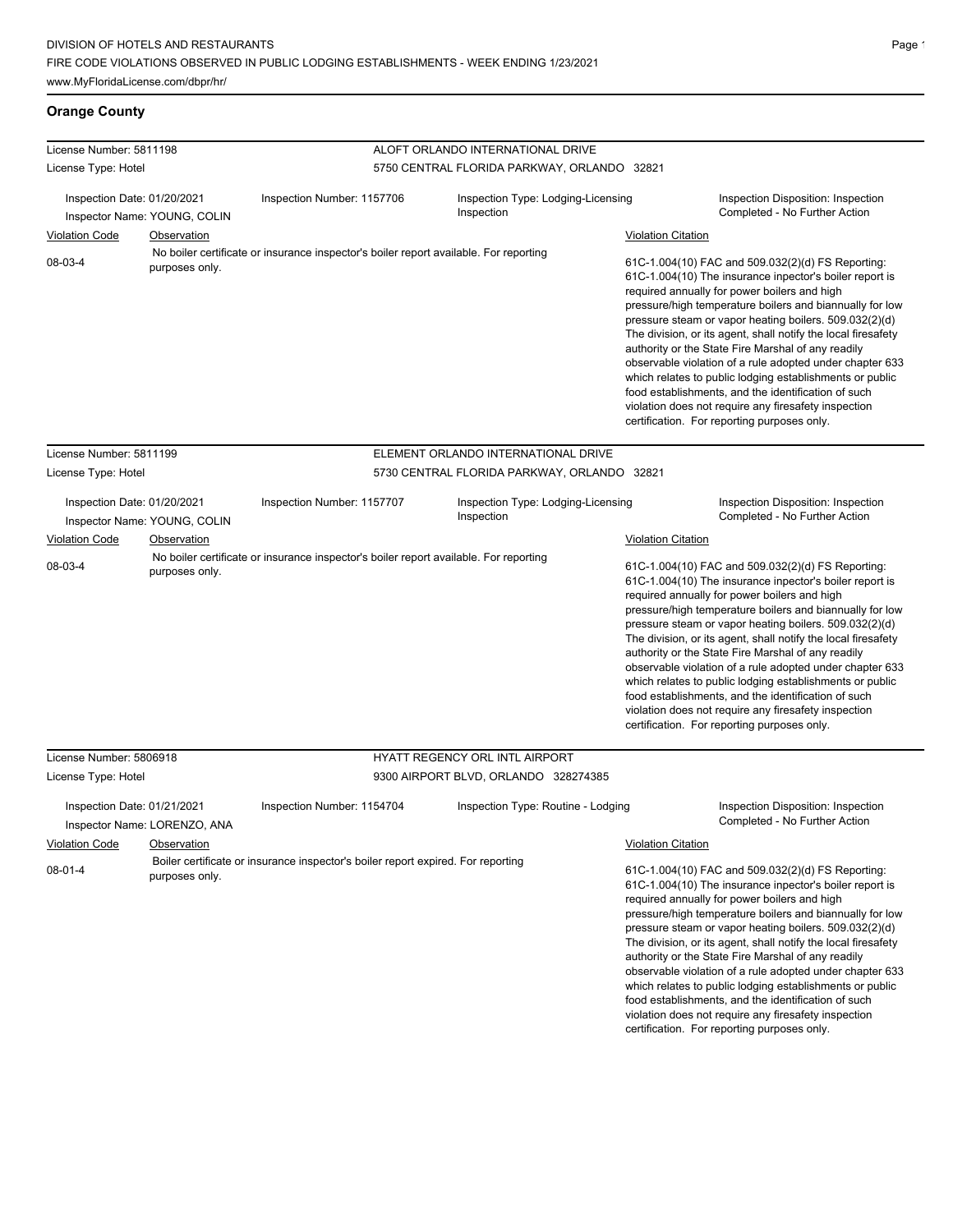# **Osceola County**

| License Number: 5900115 |                                                                |                                                                                    | <b>CHURCH ST APARTMENTS</b>                      |                           |                                                                                                                                                                                                                                                                                                                                                                                                                                                                                                                                                                                                                                                  |
|-------------------------|----------------------------------------------------------------|------------------------------------------------------------------------------------|--------------------------------------------------|---------------------------|--------------------------------------------------------------------------------------------------------------------------------------------------------------------------------------------------------------------------------------------------------------------------------------------------------------------------------------------------------------------------------------------------------------------------------------------------------------------------------------------------------------------------------------------------------------------------------------------------------------------------------------------------|
| License Type: Apartment |                                                                |                                                                                    | 414 CHURCH ST, KISSIMMEE 34741                   |                           |                                                                                                                                                                                                                                                                                                                                                                                                                                                                                                                                                                                                                                                  |
|                         | Inspection Date: 01/20/2021<br>Inspector Name: LORENZO, ANA    | Inspection Number: 1510951                                                         | Inspection Type: Lodging-Licensing<br>Inspection |                           | Inspection Disposition: Inspection<br>Completed - No Further Action                                                                                                                                                                                                                                                                                                                                                                                                                                                                                                                                                                              |
| <b>Violation Code</b>   | Observation                                                    |                                                                                    |                                                  | <b>Violation Citation</b> |                                                                                                                                                                                                                                                                                                                                                                                                                                                                                                                                                                                                                                                  |
| $01 - 04 - 4$           | only.                                                          | No portable fire extinguisher present on the premises. For reporting purposes      |                                                  | purposes only.            | 509.032(2)(d) FS Reporting: (d) The division, or its<br>agent, shall notify the local firesafety authority or the<br>State Fire Marshal of any readily observable violation of<br>a rule adopted under chapter 633 which relates to public<br>lodging establishments or public food establishments,<br>and the identification of such violation does not require<br>any firesafety inspection certification. For reporting                                                                                                                                                                                                                       |
| $07 - 04 - 4$           | by unit #4                                                     | Electrical outlet missing to indicate a malfunction. For reporting purposes only./ |                                                  | purposes only.            | 509.032(2)(d) FS Reporting: (d) The division, or its<br>agent, shall notify the local firesafety authority or the<br>State Fire Marshal of any readily observable violation of<br>a rule adopted under chapter 633 which relates to public<br>lodging establishments or public food establishments,<br>and the identification of such violation does not require<br>any firesafety inspection certification. For reporting                                                                                                                                                                                                                       |
| License Number: 5908462 |                                                                |                                                                                    | BOHEMIA HOTEL CELEBRATION                        |                           |                                                                                                                                                                                                                                                                                                                                                                                                                                                                                                                                                                                                                                                  |
| License Type: Hotel     |                                                                | 700 BLOOM ST, CELEBRATION 34747                                                    |                                                  |                           |                                                                                                                                                                                                                                                                                                                                                                                                                                                                                                                                                                                                                                                  |
|                         | Inspection Date: 01/20/2021<br>Inspector Name: BELTRAN, SANDRA | Inspection Number: 1156445                                                         | Inspection Type: Routine - Lodging               |                           | <b>Inspection Disposition: Warning</b><br><b>Issued</b>                                                                                                                                                                                                                                                                                                                                                                                                                                                                                                                                                                                          |
| <b>Violation Code</b>   | Observation                                                    |                                                                                    |                                                  | <b>Violation Citation</b> |                                                                                                                                                                                                                                                                                                                                                                                                                                                                                                                                                                                                                                                  |
| $08 - 01 - 4$           | purposes only.                                                 | Boiler certificate or insurance inspector's boiler report expired. For reporting   |                                                  |                           | 61C-1.004(10) FAC and 509.032(2)(d) FS Reporting:<br>61C-1.004(10) The insurance inpector's boiler report is<br>required annually for power boilers and high<br>pressure/high temperature boilers and biannually for low<br>pressure steam or vapor heating boilers. 509.032(2)(d)<br>The division, or its agent, shall notify the local firesafety<br>authority or the State Fire Marshal of any readily<br>observable violation of a rule adopted under chapter 633<br>which relates to public lodging establishments or public<br>food establishments, and the identification of such<br>violation does not require any firesafety inspection |

certification. For reporting purposes only.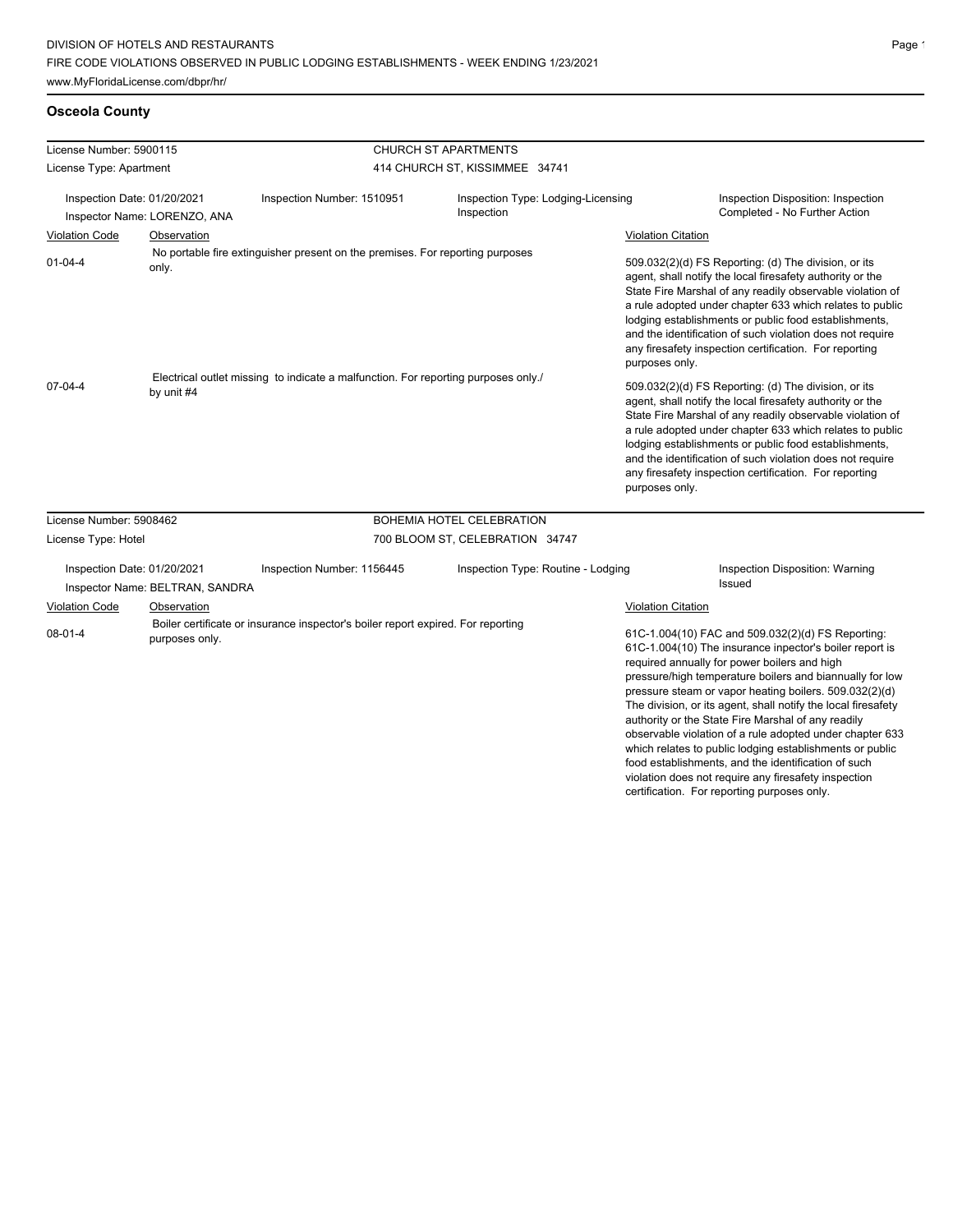# **Palm Beach County**

| License Number: 6012059     |                                   |                                                                                                                                                       | 9481 ROAN LANE APARTMENTS                                                                                                                                             |                                                                                                                                                                                                                                                                                                                                                                                                                            |                                                                                                                                                                                                                                                                                                                                                                                                                                              |
|-----------------------------|-----------------------------------|-------------------------------------------------------------------------------------------------------------------------------------------------------|-----------------------------------------------------------------------------------------------------------------------------------------------------------------------|----------------------------------------------------------------------------------------------------------------------------------------------------------------------------------------------------------------------------------------------------------------------------------------------------------------------------------------------------------------------------------------------------------------------------|----------------------------------------------------------------------------------------------------------------------------------------------------------------------------------------------------------------------------------------------------------------------------------------------------------------------------------------------------------------------------------------------------------------------------------------------|
| License Type: Apartment     |                                   |                                                                                                                                                       | 9481 ROAN LN, LAKE PARK 33403                                                                                                                                         |                                                                                                                                                                                                                                                                                                                                                                                                                            |                                                                                                                                                                                                                                                                                                                                                                                                                                              |
| Inspection Date: 01/22/2021 |                                   | Inspection Number: 1508305                                                                                                                            | Inspection Type: Routine - Lodging                                                                                                                                    |                                                                                                                                                                                                                                                                                                                                                                                                                            | Inspection Disposition: Inspection                                                                                                                                                                                                                                                                                                                                                                                                           |
|                             | Inspector Name: ROTONDI, VICTOR   |                                                                                                                                                       |                                                                                                                                                                       |                                                                                                                                                                                                                                                                                                                                                                                                                            | Completed - No Further Action                                                                                                                                                                                                                                                                                                                                                                                                                |
| <b>Violation Code</b>       | Observation                       |                                                                                                                                                       |                                                                                                                                                                       | <b>Violation Citation</b>                                                                                                                                                                                                                                                                                                                                                                                                  |                                                                                                                                                                                                                                                                                                                                                                                                                                              |
| $01 - 04 - 4$               |                                   | No portable fire extinguisher present on the premises. For reporting purposes<br>only no visible fire extinguishers from outside.                     |                                                                                                                                                                       | purposes only.                                                                                                                                                                                                                                                                                                                                                                                                             | 509.032(2)(d) FS Reporting: (d) The division, or its<br>agent, shall notify the local firesafety authority or the<br>State Fire Marshal of any readily observable violation of<br>a rule adopted under chapter 633 which relates to public<br>lodging establishments or public food establishments,<br>and the identification of such violation does not require<br>any firesafety inspection certification. For reporting                   |
| License Number: 6011090     |                                   |                                                                                                                                                       | <b>GROVES OF DELRAY (THE)</b>                                                                                                                                         |                                                                                                                                                                                                                                                                                                                                                                                                                            |                                                                                                                                                                                                                                                                                                                                                                                                                                              |
| License Type: Apartment     |                                   |                                                                                                                                                       | 1301 SW 10 AVE, DELRAY BEACH 33444-1276                                                                                                                               |                                                                                                                                                                                                                                                                                                                                                                                                                            |                                                                                                                                                                                                                                                                                                                                                                                                                                              |
| Inspection Date: 01/21/2021 | Inspector Name: GOODWIN, NICHOLAS | Inspection Number: 1505506                                                                                                                            | Inspection Type: Routine - Lodging                                                                                                                                    |                                                                                                                                                                                                                                                                                                                                                                                                                            | Inspection Disposition: Inspection<br>Completed - No Further Action                                                                                                                                                                                                                                                                                                                                                                          |
| <b>Violation Code</b>       | Observation                       |                                                                                                                                                       |                                                                                                                                                                       | <b>Violation Citation</b>                                                                                                                                                                                                                                                                                                                                                                                                  |                                                                                                                                                                                                                                                                                                                                                                                                                                              |
| $01 - 02 - 4$<br>shop.      |                                   |                                                                                                                                                       | Portable fire extinguisher pressure gauge indicates the extinguisher is in need of<br>recharge. For reporting purposes only. Fire extinguisher located in maintenance |                                                                                                                                                                                                                                                                                                                                                                                                                            | 509.032(2)(d) FS Reporting: (d) The division, or its<br>agent, shall notify the local firesafety authority or the<br>State Fire Marshal of any readily observable violation of<br>a rule adopted under chapter 633 which relates to public<br>lodging establishments or public food establishments,<br>and the identification of such violation does not require<br>any firesafety inspection certification. For reporting<br>purposes only. |
| License Number: 6014165     |                                   |                                                                                                                                                       | COLONIAL LAKES APARTMENTS                                                                                                                                             |                                                                                                                                                                                                                                                                                                                                                                                                                            |                                                                                                                                                                                                                                                                                                                                                                                                                                              |
| License Type: Apartment     |                                   |                                                                                                                                                       | 4050 MILNER CIR, LAKE WORTH 33463                                                                                                                                     |                                                                                                                                                                                                                                                                                                                                                                                                                            |                                                                                                                                                                                                                                                                                                                                                                                                                                              |
| Inspection Date: 01/22/2021 | Inspector Name: AHLE, ROBERT      | Inspection Number: 1508195                                                                                                                            | Inspection Type: Routine - Lodging                                                                                                                                    |                                                                                                                                                                                                                                                                                                                                                                                                                            | Inspection Disposition: Warning<br>Issued                                                                                                                                                                                                                                                                                                                                                                                                    |
| Violation Code              | Observation                       |                                                                                                                                                       |                                                                                                                                                                       | <b>Violation Citation</b>                                                                                                                                                                                                                                                                                                                                                                                                  |                                                                                                                                                                                                                                                                                                                                                                                                                                              |
| $01-02-4$                   |                                   | Portable fire extinguisher pressure gauge indicates the extinguisher is in need of<br>recharge. For reporting purposes only. Observed at 4143 apt 104 |                                                                                                                                                                       | 509.032(2)(d) FS Reporting: (d) The division, or its<br>agent, shall notify the local firesafety authority or the<br>State Fire Marshal of any readily observable violation of<br>a rule adopted under chapter 633 which relates to public<br>lodging establishments or public food establishments,<br>and the identification of such violation does not require<br>any firesafety inspection certification. For reporting |                                                                                                                                                                                                                                                                                                                                                                                                                                              |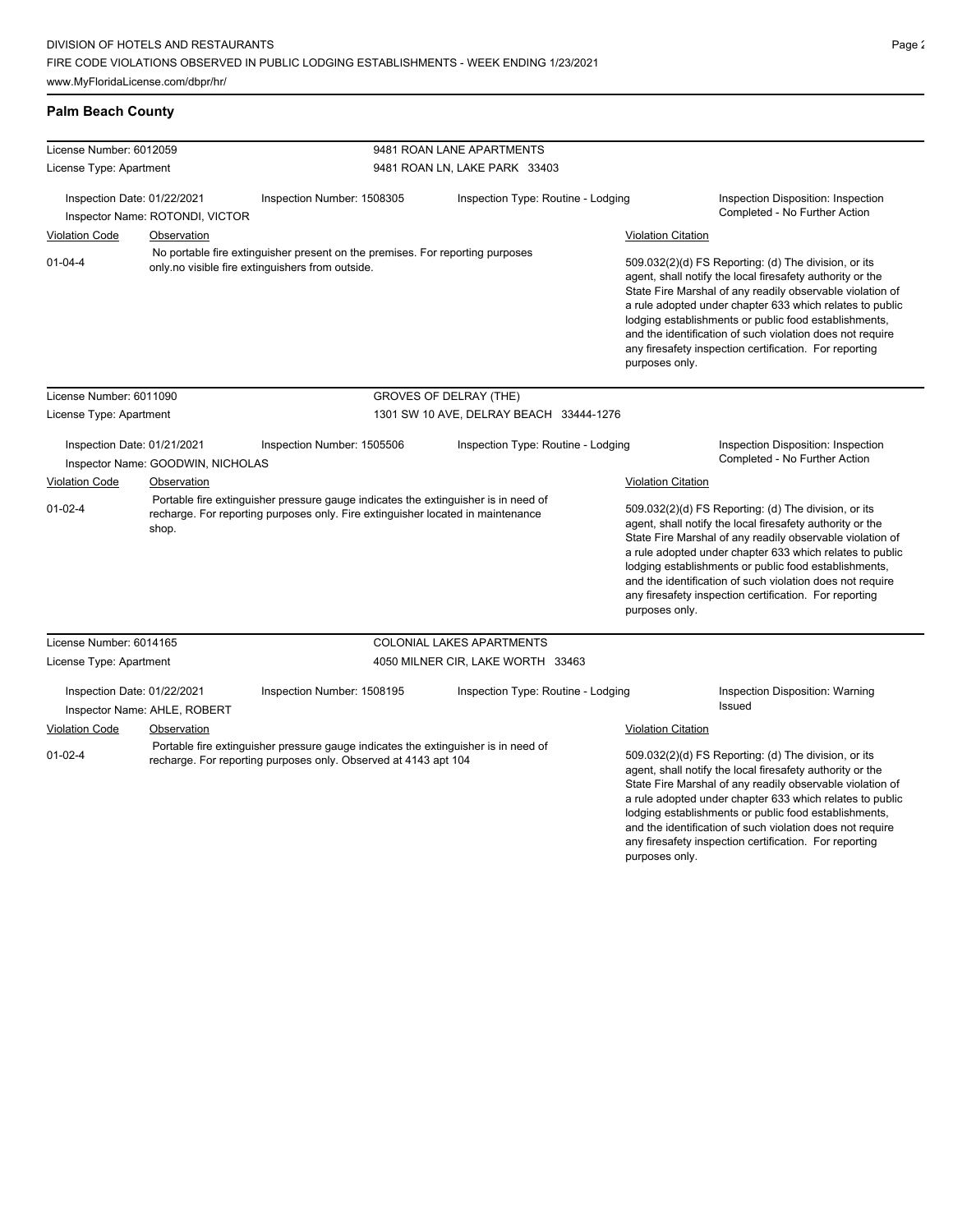# **Pinellas County**

| License Number: 6216024                                           |                                              |                                                                                                                                                   | TERRACE PARK VILLAS LLC                |                                                                                                                                                                                                                                                                                                                                                                                      |                                                                                                                                                                                                                                                                                                                                                                                                                                                                                                                                                                                                                                                                                                 |
|-------------------------------------------------------------------|----------------------------------------------|---------------------------------------------------------------------------------------------------------------------------------------------------|----------------------------------------|--------------------------------------------------------------------------------------------------------------------------------------------------------------------------------------------------------------------------------------------------------------------------------------------------------------------------------------------------------------------------------------|-------------------------------------------------------------------------------------------------------------------------------------------------------------------------------------------------------------------------------------------------------------------------------------------------------------------------------------------------------------------------------------------------------------------------------------------------------------------------------------------------------------------------------------------------------------------------------------------------------------------------------------------------------------------------------------------------|
| License Type: Apartment                                           |                                              |                                                                                                                                                   | 206 9 AVE NE, ST. PETERSBURG 33701     |                                                                                                                                                                                                                                                                                                                                                                                      |                                                                                                                                                                                                                                                                                                                                                                                                                                                                                                                                                                                                                                                                                                 |
| Inspection Date: 01/21/2021                                       | Inspector Name: VILLEGAS, TATTYANA           | Inspection Number: 1509559                                                                                                                        | Inspection Type: Routine - Lodging     |                                                                                                                                                                                                                                                                                                                                                                                      | Inspection Disposition: Inspection<br>Completed - No Further Action                                                                                                                                                                                                                                                                                                                                                                                                                                                                                                                                                                                                                             |
| <b>Violation Code</b>                                             | <b>Observation</b>                           |                                                                                                                                                   |                                        | <b>Violation Citation</b>                                                                                                                                                                                                                                                                                                                                                            |                                                                                                                                                                                                                                                                                                                                                                                                                                                                                                                                                                                                                                                                                                 |
| $01-02-4$                                                         |                                              | Portable fire extinguisher pressure gauge indicates the extinguisher is in need of<br>recharge. For reporting purposes only. Next to laundry room |                                        | purposes only.                                                                                                                                                                                                                                                                                                                                                                       | 509.032(2)(d) FS Reporting: (d) The division, or its<br>agent, shall notify the local firesafety authority or the<br>State Fire Marshal of any readily observable violation of<br>a rule adopted under chapter 633 which relates to public<br>lodging establishments or public food establishments,<br>and the identification of such violation does not require<br>any firesafety inspection certification. For reporting                                                                                                                                                                                                                                                                      |
| License Number: 6205750                                           |                                              | LAKESHORE APARTMENTS                                                                                                                              |                                        |                                                                                                                                                                                                                                                                                                                                                                                      |                                                                                                                                                                                                                                                                                                                                                                                                                                                                                                                                                                                                                                                                                                 |
| License Type: Apartment                                           |                                              |                                                                                                                                                   | 7045 N 30 AVE, ST PETERSBURG 337103021 |                                                                                                                                                                                                                                                                                                                                                                                      |                                                                                                                                                                                                                                                                                                                                                                                                                                                                                                                                                                                                                                                                                                 |
| Inspection Date: 01/20/2021<br><b>Violation Code</b>              | Inspector Name: HOBBS, ANDREW<br>Observation | Inspection Number: 1505050                                                                                                                        | Inspection Type: Routine - Lodging     | <b>Violation Citation</b>                                                                                                                                                                                                                                                                                                                                                            | Inspection Disposition: Inspection<br>Completed - No Further Action                                                                                                                                                                                                                                                                                                                                                                                                                                                                                                                                                                                                                             |
|                                                                   |                                              | Portable fire extinguisher pressure gauge indicates the extinguisher is in need of                                                                |                                        |                                                                                                                                                                                                                                                                                                                                                                                      |                                                                                                                                                                                                                                                                                                                                                                                                                                                                                                                                                                                                                                                                                                 |
| recharge. For reporting purposes only. Second floor near elevator |                                              |                                                                                                                                                   |                                        | agent, shall notify the local firesafety authority or the<br>State Fire Marshal of any readily observable violation of<br>a rule adopted under chapter 633 which relates to public<br>lodging establishments or public food establishments,<br>and the identification of such violation does not require<br>any firesafety inspection certification. For reporting<br>purposes only. |                                                                                                                                                                                                                                                                                                                                                                                                                                                                                                                                                                                                                                                                                                 |
| License Number: 6215808                                           |                                              |                                                                                                                                                   | WYNDHAM GRAND CLEARWATER BEACH RESORT  |                                                                                                                                                                                                                                                                                                                                                                                      |                                                                                                                                                                                                                                                                                                                                                                                                                                                                                                                                                                                                                                                                                                 |
| License Type: Hotel                                               |                                              |                                                                                                                                                   | 100 CORONADO DR, CLEARWATER 33767      |                                                                                                                                                                                                                                                                                                                                                                                      |                                                                                                                                                                                                                                                                                                                                                                                                                                                                                                                                                                                                                                                                                                 |
| Inspection Date: 01/21/2021                                       | Inspector Name: KOUSTIS, TIMOTHY             | Inspection Number: 1157328                                                                                                                        | Inspection Type: Routine - Lodging     |                                                                                                                                                                                                                                                                                                                                                                                      | Inspection Disposition: Inspection<br>Completed - No Further Action                                                                                                                                                                                                                                                                                                                                                                                                                                                                                                                                                                                                                             |
| <b>Violation Code</b>                                             | Observation                                  |                                                                                                                                                   |                                        | <b>Violation Citation</b>                                                                                                                                                                                                                                                                                                                                                            |                                                                                                                                                                                                                                                                                                                                                                                                                                                                                                                                                                                                                                                                                                 |
| $04 - 01 - 4$                                                     | purposes only. **Repeat Violation**          | Trouble/alarm light illuminated on the fire alarm control panel. For reporting                                                                    |                                        | purposes only.                                                                                                                                                                                                                                                                                                                                                                       | 509.032(2)(d) FS Reporting: The division, or its agent,<br>shall notify the local firesafety authority or the State Fire<br>Marshal of any readily observable violation of a rule<br>adopted under chapter 633 which relates to public<br>lodging establishments or public food establishments,<br>and the identification of such violation does not require<br>any firesafety inspection certification. For reporting                                                                                                                                                                                                                                                                          |
| $08 - 01 - 4$                                                     |                                              | Boiler certificate or insurance inspector's boiler report expired. For reporting<br>purposes only. FI124576-fI124575-fI124574 all exp 12/4/2020   |                                        |                                                                                                                                                                                                                                                                                                                                                                                      | 61C-1.004(10) FAC and 509.032(2)(d) FS Reporting:<br>61C-1.004(10) The insurance inpector's boiler report is<br>required annually for power boilers and high<br>pressure/high temperature boilers and biannually for low<br>pressure steam or vapor heating boilers. 509.032(2)(d)<br>The division, or its agent, shall notify the local firesafety<br>authority or the State Fire Marshal of any readily<br>observable violation of a rule adopted under chapter 633<br>which relates to public lodging establishments or public<br>food establishments, and the identification of such<br>violation does not require any firesafety inspection<br>certification. For reporting purposes only. |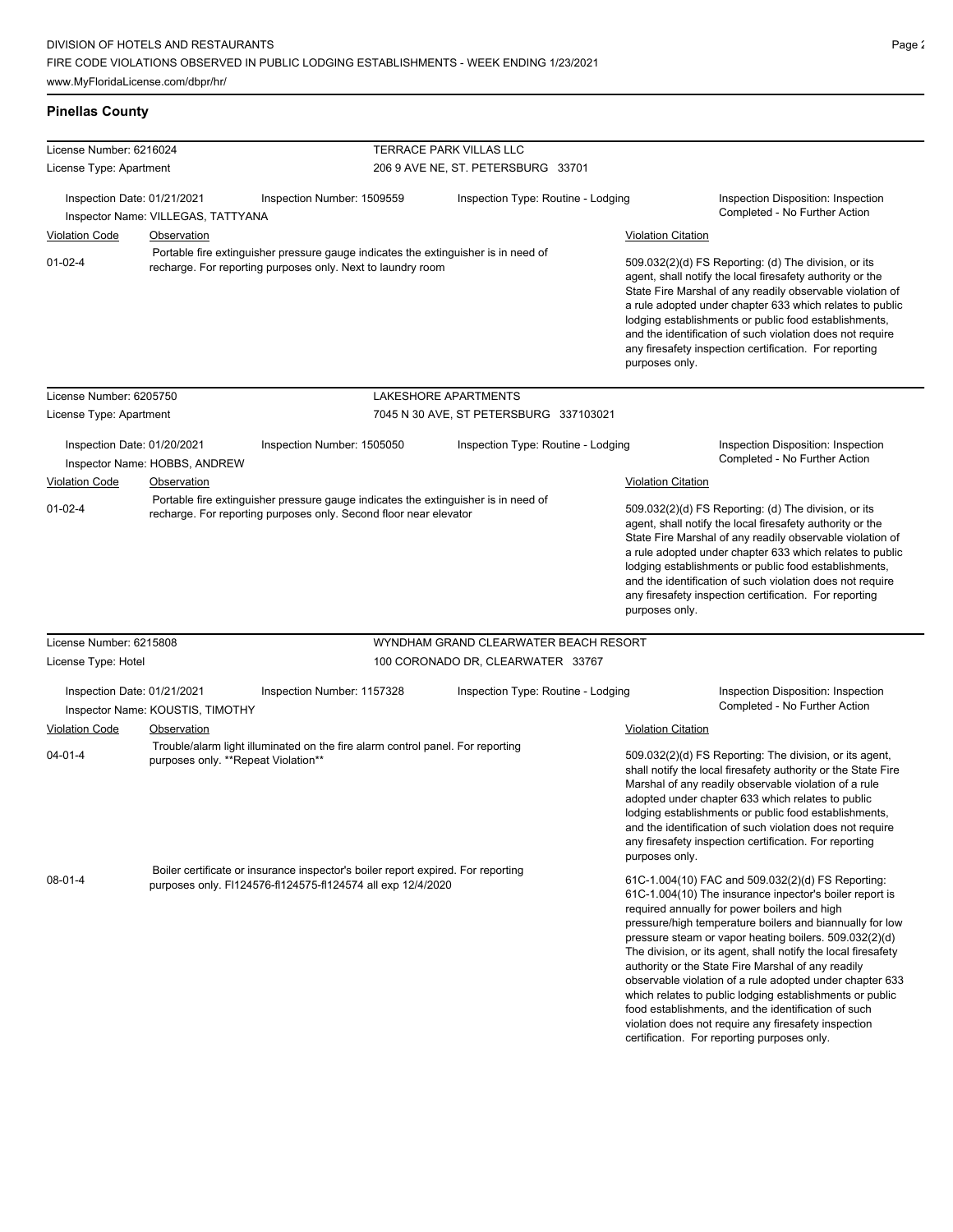| License Number: 6211194 |                                                                 | <b>MARRIOTT SANDKEY</b>                                                                                                                                          |                                    |                           |                                                                                                                                                                                                                                                                                                                                                                                                           |
|-------------------------|-----------------------------------------------------------------|------------------------------------------------------------------------------------------------------------------------------------------------------------------|------------------------------------|---------------------------|-----------------------------------------------------------------------------------------------------------------------------------------------------------------------------------------------------------------------------------------------------------------------------------------------------------------------------------------------------------------------------------------------------------|
| License Type: Hotel     |                                                                 | 1201 GULF BLVD. CLEARWATER BCH 33767                                                                                                                             |                                    |                           |                                                                                                                                                                                                                                                                                                                                                                                                           |
|                         | Inspection Date: 01/19/2021<br>Inspector Name: KOUSTIS, TIMOTHY | Inspection Number: 1156962                                                                                                                                       | Inspection Type: Routine - Lodging |                           | Inspection Disposition: Inspection<br>Completed - No Further Action                                                                                                                                                                                                                                                                                                                                       |
| <b>Violation Code</b>   | Observation                                                     |                                                                                                                                                                  |                                    | <b>Violation Citation</b> |                                                                                                                                                                                                                                                                                                                                                                                                           |
| 08-01-4                 |                                                                 | Boiler certificate or insurance inspector's boiler report expired. For reporting<br>purposes only. FI 134097, FI 134098, FI 134099, FI 134100 all exp. 9/12/2020 |                                    |                           | 61C-1.004(10) FAC and 509.032(2)(d) FS Reporting:<br>61C-1.004(10) The insurance inpector's boiler report is<br>required annually for power boilers and high<br>pressure/high temperature boilers and biannually for low<br>pressure steam or vapor heating boilers. 509.032(2)(d)<br>The division, or its agent, shall notify the local firesafety<br>authority or the State Fire Marshal of any readily |

observable violation of a rule adopted under chapter 633 which relates to public lodging establishments or public food establishments, and the identification of such violation does not require any firesafety inspection certification. For reporting purposes only.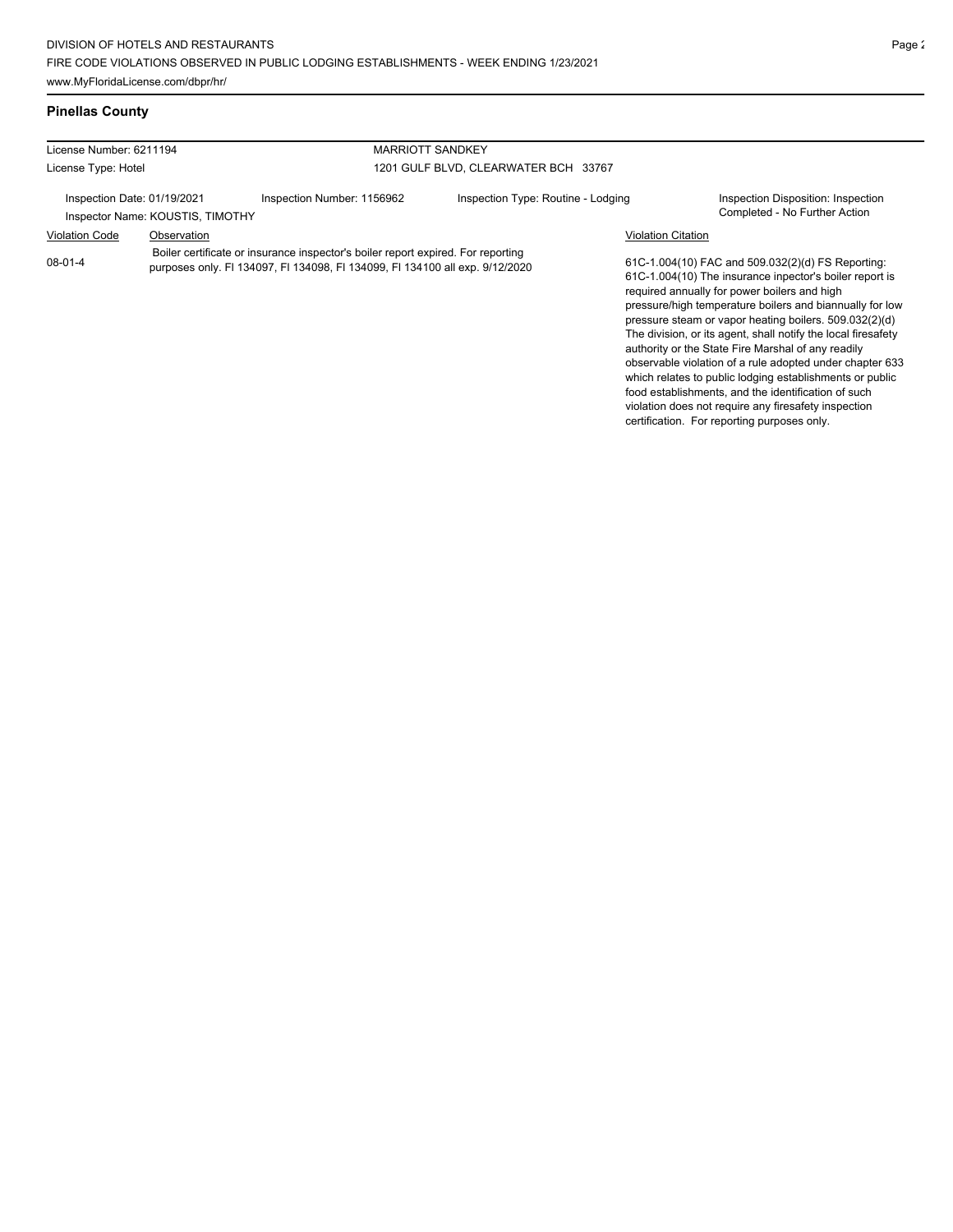| License Number: 6903762<br>License Type: Motel                                                                                                                                                                                                      |                                                             |                                                                                                                                                             | SPRINGHILL SUITES SANFORD             |                                                                                                                                                                                                                                                                                                                                                              |                                                                                                                                                                                                                                                                                                                                                                                                                        |
|-----------------------------------------------------------------------------------------------------------------------------------------------------------------------------------------------------------------------------------------------------|-------------------------------------------------------------|-------------------------------------------------------------------------------------------------------------------------------------------------------------|---------------------------------------|--------------------------------------------------------------------------------------------------------------------------------------------------------------------------------------------------------------------------------------------------------------------------------------------------------------------------------------------------------------|------------------------------------------------------------------------------------------------------------------------------------------------------------------------------------------------------------------------------------------------------------------------------------------------------------------------------------------------------------------------------------------------------------------------|
|                                                                                                                                                                                                                                                     |                                                             |                                                                                                                                                             | 201 N TOWNE RD, SANFORD 32771         |                                                                                                                                                                                                                                                                                                                                                              |                                                                                                                                                                                                                                                                                                                                                                                                                        |
| Inspection Date: 01/21/2021<br>Inspector Name: ANGEL, TERRY                                                                                                                                                                                         |                                                             | Inspection Number: 1215185                                                                                                                                  | Inspection Type: Routine - Lodging    |                                                                                                                                                                                                                                                                                                                                                              | Inspection Disposition: Warning<br><b>Issued</b>                                                                                                                                                                                                                                                                                                                                                                       |
| <b>Violation Code</b>                                                                                                                                                                                                                               | Observation                                                 |                                                                                                                                                             |                                       | <b>Violation Citation</b>                                                                                                                                                                                                                                                                                                                                    |                                                                                                                                                                                                                                                                                                                                                                                                                        |
| $04 - 01 - 4$                                                                                                                                                                                                                                       |                                                             | Trouble/alarm light illuminated on the fire alarm control panel. For reporting<br>purposes only. Notified Dan Taylor, Sanford Fire Inspector, 407-562-2788. |                                       | purposes only.                                                                                                                                                                                                                                                                                                                                               | 509.032(2)(d) FS Reporting: The division, or its agent,<br>shall notify the local firesafety authority or the State Fire<br>Marshal of any readily observable violation of a rule<br>adopted under chapter 633 which relates to public<br>lodging establishments or public food establishments,<br>and the identification of such violation does not require<br>any firesafety inspection certification. For reporting |
| License Number: 6903996                                                                                                                                                                                                                             |                                                             |                                                                                                                                                             | <b>COLONIAL VILLAGE AT TWIN LAKES</b> |                                                                                                                                                                                                                                                                                                                                                              |                                                                                                                                                                                                                                                                                                                                                                                                                        |
| License Type: Apartment                                                                                                                                                                                                                             |                                                             |                                                                                                                                                             | 11500 MYRTLEWOOD DR, SANFORD 32771    |                                                                                                                                                                                                                                                                                                                                                              |                                                                                                                                                                                                                                                                                                                                                                                                                        |
|                                                                                                                                                                                                                                                     | Inspection Date: 01/21/2021<br>Inspector Name: ANGEL, TERRY | Inspection Number: 1497096                                                                                                                                  | Inspection Type: Routine - Lodging    |                                                                                                                                                                                                                                                                                                                                                              | Inspection Disposition: Call Back -<br>Complied                                                                                                                                                                                                                                                                                                                                                                        |
| Violation Code                                                                                                                                                                                                                                      | Observation                                                 |                                                                                                                                                             |                                       | <b>Violation Citation</b>                                                                                                                                                                                                                                                                                                                                    |                                                                                                                                                                                                                                                                                                                                                                                                                        |
| - From initial inspection : Trouble/alarm light illuminated on the fire alarm control<br>$04 - 01 - 4$<br>panel. For reporting purposes only. Notified Dan Taylor, Sanford Fire Inspector.<br>407-562-2788. - From follow-up inspection 2021-01-21: |                                                             |                                                                                                                                                             |                                       | 509.032(2)(d) FS Reporting: The division, or its agent,<br>shall notify the local firesafety authority or the State Fire<br>Marshal of any readily observable violation of a rule<br>adopted under chapter 633 which relates to public<br>lodging establishments or public food establishments,<br>and the identification of such violation does not require |                                                                                                                                                                                                                                                                                                                                                                                                                        |

any firesafety inspection certification. For reporting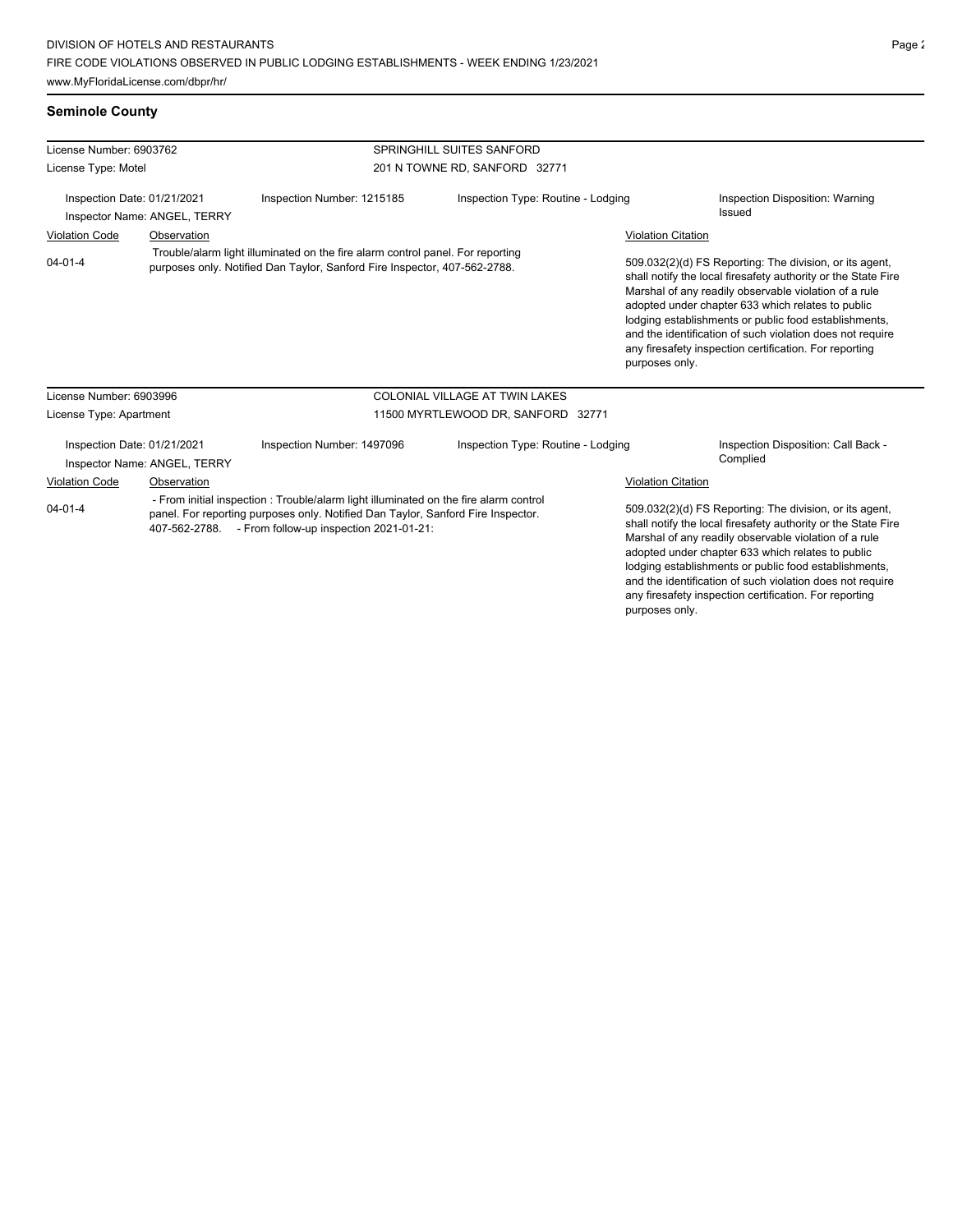| License Number: 6602260     |                               |                                                                                | SPRINGHILL SUITES BY MARRIOTT              |                           |                                                                                                                                                                                                                                                                                                                                                                                                                        |
|-----------------------------|-------------------------------|--------------------------------------------------------------------------------|--------------------------------------------|---------------------------|------------------------------------------------------------------------------------------------------------------------------------------------------------------------------------------------------------------------------------------------------------------------------------------------------------------------------------------------------------------------------------------------------------------------|
| License Type: Hotel         |                               |                                                                                | 2000 NW COURTYARD CIR, PORT ST LUCIE 34986 |                           |                                                                                                                                                                                                                                                                                                                                                                                                                        |
| Inspection Date: 01/22/2021 | Inspector Name: HYNES, MONICA | Inspection Number: 1157041                                                     | Inspection Type: Routine - Lodging         |                           | Inspection Disposition: Inspection<br>Completed - No Further Action                                                                                                                                                                                                                                                                                                                                                    |
| <b>Violation Code</b>       | Observation                   |                                                                                |                                            | <b>Violation Citation</b> |                                                                                                                                                                                                                                                                                                                                                                                                                        |
| $04 - 01 - 4$               | purposes only.                | Trouble/alarm light illuminated on the fire alarm control panel. For reporting |                                            | purposes only.            | 509.032(2)(d) FS Reporting: The division, or its agent,<br>shall notify the local firesafety authority or the State Fire<br>Marshal of any readily observable violation of a rule<br>adopted under chapter 633 which relates to public<br>lodging establishments or public food establishments,<br>and the identification of such violation does not require<br>any firesafety inspection certification. For reporting |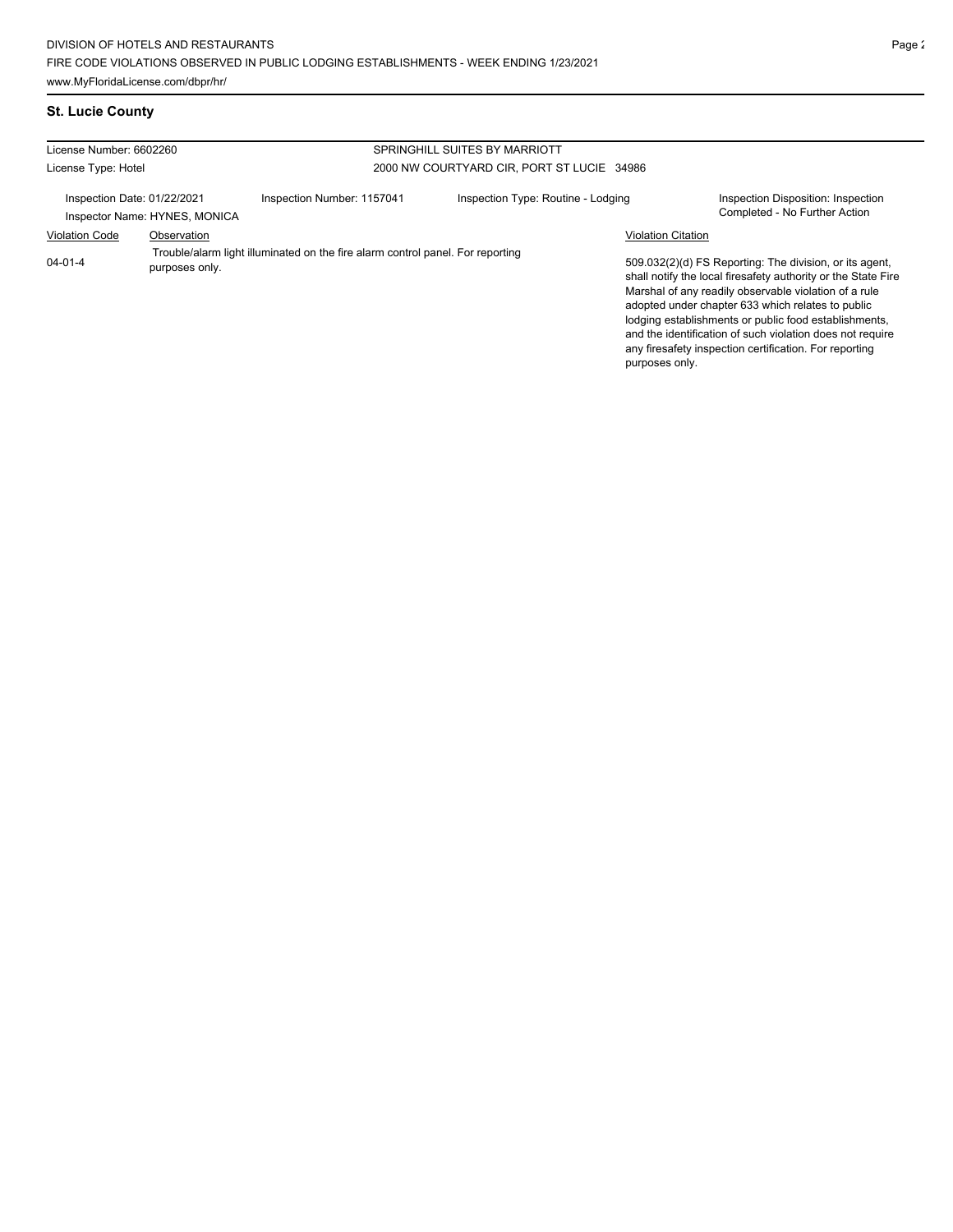# **Volusia County**

| License Number: 7403476<br>License Type: Apartment                                          |                | THE OASIS                                                                                                                                                                                                                                                                                                                                                                                                                                                                                                                                                                                                                                                                                                                                                                                                        |                                                                                    |                           |                                                                                                                                                                                                                                                                                                                                                                                                                                                                                                                                                                              |  |  |
|---------------------------------------------------------------------------------------------|----------------|------------------------------------------------------------------------------------------------------------------------------------------------------------------------------------------------------------------------------------------------------------------------------------------------------------------------------------------------------------------------------------------------------------------------------------------------------------------------------------------------------------------------------------------------------------------------------------------------------------------------------------------------------------------------------------------------------------------------------------------------------------------------------------------------------------------|------------------------------------------------------------------------------------|---------------------------|------------------------------------------------------------------------------------------------------------------------------------------------------------------------------------------------------------------------------------------------------------------------------------------------------------------------------------------------------------------------------------------------------------------------------------------------------------------------------------------------------------------------------------------------------------------------------|--|--|
|                                                                                             |                |                                                                                                                                                                                                                                                                                                                                                                                                                                                                                                                                                                                                                                                                                                                                                                                                                  | 1250 WOODCREST DR, DAYTONA BEACH 32114                                             |                           |                                                                                                                                                                                                                                                                                                                                                                                                                                                                                                                                                                              |  |  |
| Inspection Date: 01/19/2021<br>Inspector Name: LARSON, SARAH                                |                | Inspection Number: 1502003                                                                                                                                                                                                                                                                                                                                                                                                                                                                                                                                                                                                                                                                                                                                                                                       | Inspection Type: Routine - Lodging                                                 |                           | Inspection Disposition: Warning<br><b>Issued</b>                                                                                                                                                                                                                                                                                                                                                                                                                                                                                                                             |  |  |
| <b>Violation Code</b>                                                                       | Observation    |                                                                                                                                                                                                                                                                                                                                                                                                                                                                                                                                                                                                                                                                                                                                                                                                                  |                                                                                    |                           |                                                                                                                                                                                                                                                                                                                                                                                                                                                                                                                                                                              |  |  |
| $08 - 01 - 4$                                                                               | purposes only. | <b>Violation Citation</b><br>Boiler certificate or insurance inspector's boiler report expired. For reporting<br>61C-1.004(10) FAC and 509.032(2)(d) FS Reporting:<br>61C-1.004(10) The insurance inpector's boiler report is<br>required annually for power boilers and high<br>pressure/high temperature boilers and biannually for low<br>pressure steam or vapor heating boilers. 509.032(2)(d)<br>The division, or its agent, shall notify the local firesafety<br>authority or the State Fire Marshal of any readily<br>observable violation of a rule adopted under chapter 633<br>which relates to public lodging establishments or public<br>food establishments, and the identification of such<br>violation does not require any firesafety inspection<br>certification. For reporting purposes only. |                                                                                    |                           |                                                                                                                                                                                                                                                                                                                                                                                                                                                                                                                                                                              |  |  |
| License Number: 7401000                                                                     |                |                                                                                                                                                                                                                                                                                                                                                                                                                                                                                                                                                                                                                                                                                                                                                                                                                  | BEST WESTERN AKU TIKI INN                                                          |                           |                                                                                                                                                                                                                                                                                                                                                                                                                                                                                                                                                                              |  |  |
| License Type: Motel                                                                         |                |                                                                                                                                                                                                                                                                                                                                                                                                                                                                                                                                                                                                                                                                                                                                                                                                                  | 2225 S ATLANTIC AVE, DAYTONA BEACH SHORES 32118                                    |                           |                                                                                                                                                                                                                                                                                                                                                                                                                                                                                                                                                                              |  |  |
| Inspection Date: 01/22/2021<br>Inspector Name: WOOD, JUSTIN                                 |                | Inspection Number: 1216062                                                                                                                                                                                                                                                                                                                                                                                                                                                                                                                                                                                                                                                                                                                                                                                       | Inspection Type: Routine - Lodging                                                 |                           | Inspection Disposition: Warning<br>Issued                                                                                                                                                                                                                                                                                                                                                                                                                                                                                                                                    |  |  |
| <b>Violation Code</b>                                                                       | Observation    |                                                                                                                                                                                                                                                                                                                                                                                                                                                                                                                                                                                                                                                                                                                                                                                                                  |                                                                                    | <b>Violation Citation</b> |                                                                                                                                                                                                                                                                                                                                                                                                                                                                                                                                                                              |  |  |
| 08-04-4                                                                                     |                | Boiler certificate not posted in the boiler room. For reporting purposes only.                                                                                                                                                                                                                                                                                                                                                                                                                                                                                                                                                                                                                                                                                                                                   |                                                                                    |                           | 61C-1.004(10) FAC and 509.032(2)(d) FS Reporting:<br>61C-1.004(10) The insurance inspector's boiler report<br>shall be posted in the boiler room. 509.032(2)(d) The<br>division, or its agent, shall notify the local firesafety<br>authority or the State Fire Marshal of any readily<br>observable violation of a rule adopted under chapter 633<br>which relates to public lodging establishments or public<br>food establishments, and the identification of such<br>violation does not require any firesafety inspection<br>certification. For reporting purposes only. |  |  |
| License Number: 7403560                                                                     |                |                                                                                                                                                                                                                                                                                                                                                                                                                                                                                                                                                                                                                                                                                                                                                                                                                  | <b>NAUTILUS INN</b>                                                                |                           |                                                                                                                                                                                                                                                                                                                                                                                                                                                                                                                                                                              |  |  |
| License Type: Hotel                                                                         |                |                                                                                                                                                                                                                                                                                                                                                                                                                                                                                                                                                                                                                                                                                                                                                                                                                  | 1515 S ATLANTIC AVE, DAYTONA BEACH 32118-4954                                      |                           |                                                                                                                                                                                                                                                                                                                                                                                                                                                                                                                                                                              |  |  |
| Inspection Date: 01/19/2021<br>Inspector Name: WOOD, JUSTIN                                 |                | Inspection Number: 1158500                                                                                                                                                                                                                                                                                                                                                                                                                                                                                                                                                                                                                                                                                                                                                                                       | Inspection Type: Lodging-Licensing<br>Inspection                                   |                           | Inspection Disposition: Inspection<br>Completed - No Further Action                                                                                                                                                                                                                                                                                                                                                                                                                                                                                                          |  |  |
| Violation Code                                                                              | Observation    |                                                                                                                                                                                                                                                                                                                                                                                                                                                                                                                                                                                                                                                                                                                                                                                                                  |                                                                                    | Violation Citation        |                                                                                                                                                                                                                                                                                                                                                                                                                                                                                                                                                                              |  |  |
| $01 - 02 - 4$<br>recharge. For reporting purposes only.<br>Room 402 on wall inside kitchen. |                |                                                                                                                                                                                                                                                                                                                                                                                                                                                                                                                                                                                                                                                                                                                                                                                                                  | Portable fire extinguisher pressure gauge indicates the extinguisher is in need of |                           | 509.032(2)(d) FS Reporting: (d) The division, or its<br>agent, shall notify the local firesafety authority or the<br>State Fire Marshal of any readily observable violation of<br>a rule adopted under chapter 633 which relates to public<br>lodging establishments or public food establishments,<br>and the identification of such violation does not require                                                                                                                                                                                                             |  |  |

any firesafety inspection certification. For reporting